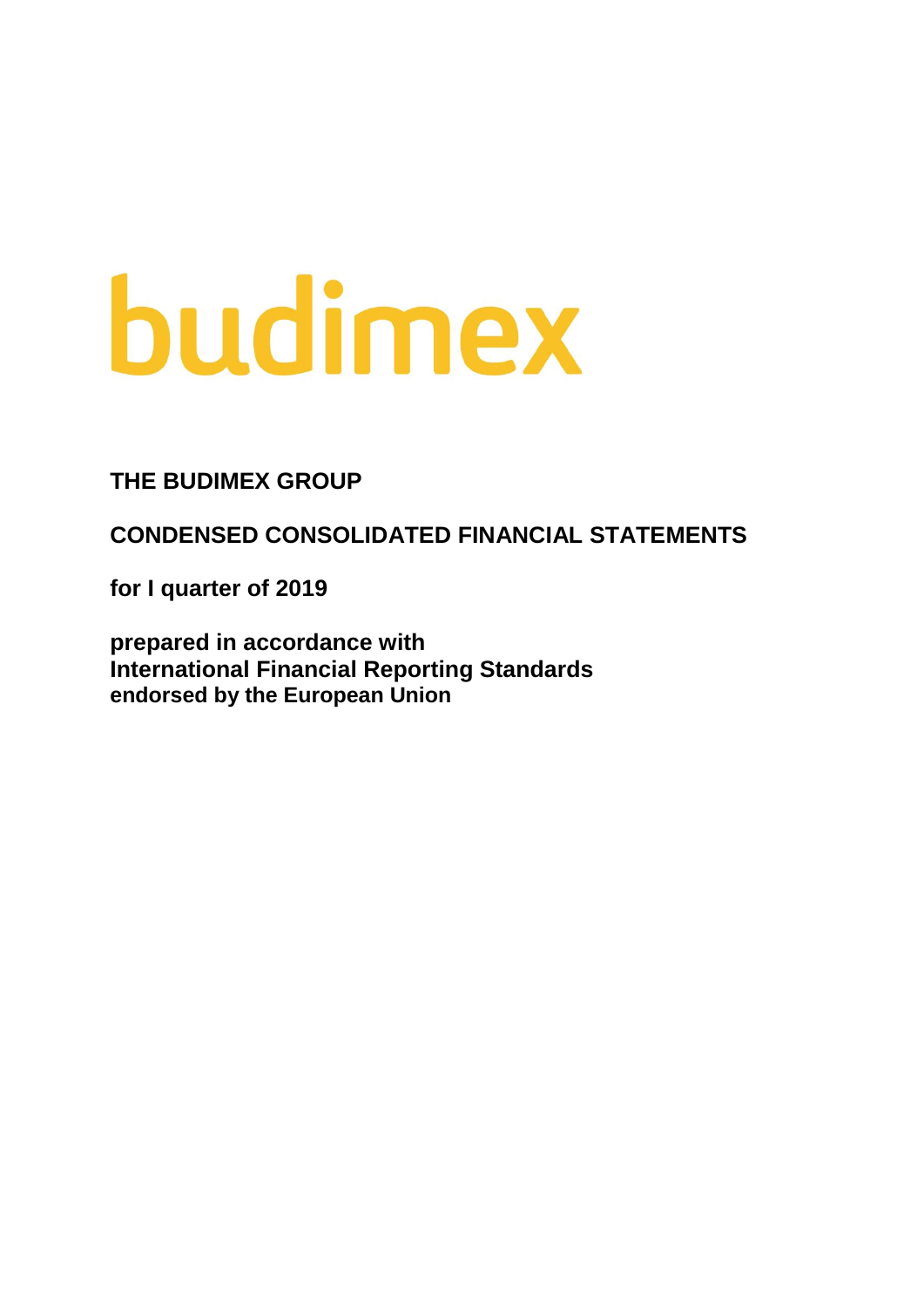prepared in accordance with International Financial Reporting Standards

# budimex

*(all amounts are expressed in PLN thousand)*

# **Table of contents**

| 1.   |                                                                                                        |  |
|------|--------------------------------------------------------------------------------------------------------|--|
| 1.1. |                                                                                                        |  |
| 1.2. |                                                                                                        |  |
| 1.3. | Description of the changes in the composition of the Group together with the indication of their       |  |
|      |                                                                                                        |  |
| 2.   |                                                                                                        |  |
| 3.   |                                                                                                        |  |
| 3.1. | Accounting policies and basis of preparing the consolidated financial statements of the Budimex        |  |
|      |                                                                                                        |  |
| 3.2. | Changes in accounting principles and the method of preparation of financial statements 11              |  |
| 3.3. |                                                                                                        |  |
| 4.   | Net sales of finished goods and services, selling expenses, administrative expenses and                |  |
|      |                                                                                                        |  |
| 5.   |                                                                                                        |  |
| 6.   |                                                                                                        |  |
| 7.   | Other important infomation on activity of the Budimex Group in the I quarter of 2019 16                |  |
| 8.   |                                                                                                        |  |
| 9.   | Revenue from sale of finished goods, services, goods for resale and raw materials, by category  19     |  |
| 9.1. |                                                                                                        |  |
| 9.2. |                                                                                                        |  |
| 9.3. |                                                                                                        |  |
| 10.  |                                                                                                        |  |
| 11.  | Factors which will affect results achieved by the Group in a period covering at least the next         |  |
|      |                                                                                                        |  |
| 12.  | Description of significant achievements or failures of the Budimex Group in the I quarter of 2019, key |  |
|      | events concerning the Group's operations and significant events after 31 March 2019  21                |  |
| 13.  |                                                                                                        |  |
| 14.  | The Management Board's position on the feasibility of results stated in the financial forecasts        |  |
|      | published earlier for the year in view of the financial results presented in the quarterly report in   |  |
|      |                                                                                                        |  |
| 15.  | Statement of ownership of shares of Budimex SA or rights to such shares (options) held by the          |  |
|      | managing or supervisory persons of Budimex SA as at the date of publication of this report together    |  |
|      |                                                                                                        |  |
| 16.  | Proceedings pending as at 31 March 2019 before court, competent arbitration body or any public         |  |
|      |                                                                                                        |  |
| 17.  |                                                                                                        |  |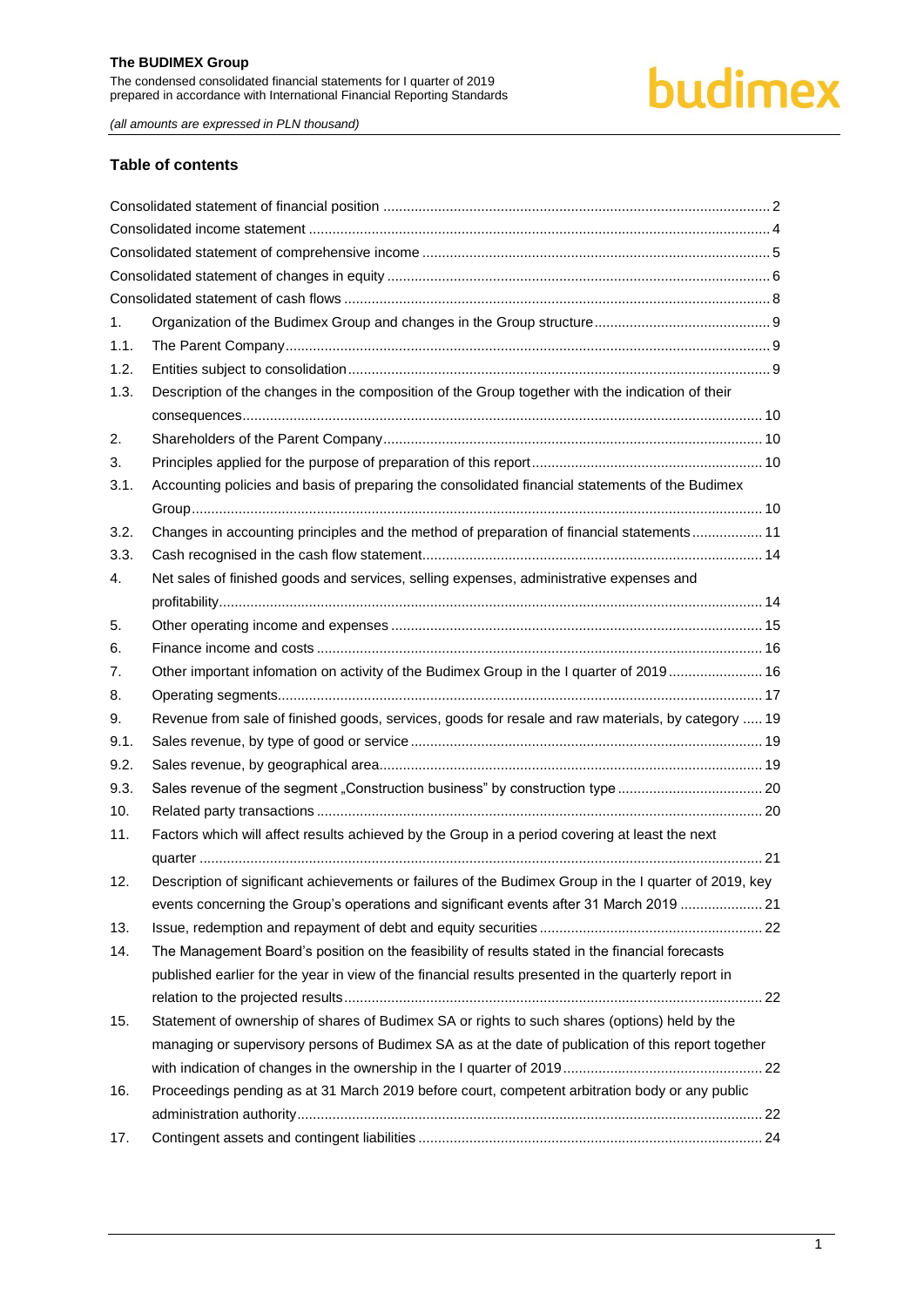

*(all amounts are expressed in PLN thousand)*

# <span id="page-2-0"></span>**Consolidated statement of financial position**

|                                               | 31 March 2019 | 31 December 2018 |
|-----------------------------------------------|---------------|------------------|
| <b>ASSETS</b>                                 | not audited   | audited          |
| Non-currents (long-term) assets               |               |                  |
| Property, plant and equipment                 | 290 302       | 258 123          |
| Investment properties                         | 38 347        | 28 3 65          |
| Intangible assets                             | 27 257        | 28 389           |
| Goodwill of subordinated entities             | 73 237        | 73 237           |
| Investments in equity accounted entities      | 37 885        | 37 427           |
| Investments in equity instruments             | 9778          | 9778             |
| Retentions for construction contracts         | 45 605        | 49 103           |
| Trade and other receivables                   | 20 156        | 21 807           |
| Receivables from service concession agreement | 46 456        | 46 416           |
| Other financial assets                        | 73 978        | 74 145           |
| Deferred tax assets                           | 374 586       | 361 851          |
| Total non-current (long-term) assets          | 1 037 587     | 988 641          |
| <b>Current (short-term) assets</b>            |               |                  |
| Inventories                                   | 1778 221      | 1611813          |
| Trade and other receivables                   | 696 295       | 819 300          |
| Retentions for construction contracts         | 34 558        | 28 311           |
| Valuation of construction contracts           | 682 293       | 561 537          |
| Current tax assets                            | 21 265        | 33 102           |
| Other financial assets                        | 2 2 0 6       | 4 4 9 5          |
| Cash and cash equivalents                     | 870 125       | 1 409 152        |
| Total current (short-term) assets             | 4 084 963     | 4 4 6 7 7 1 0    |
| <b>TOTAL ASSETS</b>                           | 5 122 550     | 5 456 351        |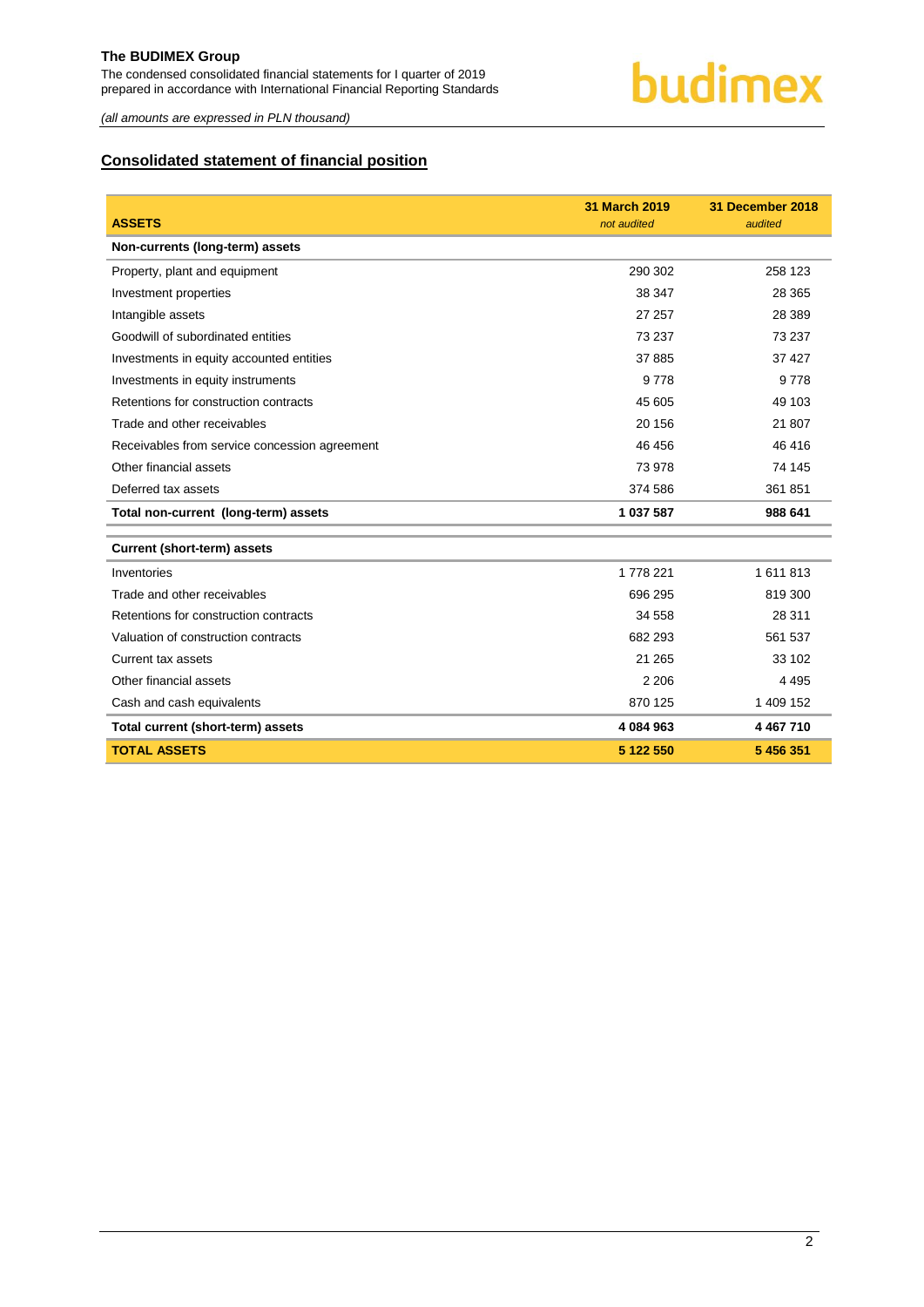The condensed consolidated financial statements for I quarter of 2019 prepared in accordance with International Financial Reporting Standards



*(all amounts are expressed in PLN thousand)*

# **Consolidated statement of financial position (cont.)**

| <b>EQUITY AND LIABILITIES</b>                                       | 31 March 2019<br>not audited | 31 December 2018<br>audited |
|---------------------------------------------------------------------|------------------------------|-----------------------------|
| <b>Equity</b>                                                       |                              |                             |
| Issued capital                                                      | 145 848                      | 145 848                     |
| Share premium                                                       | 87 163                       | 87 163                      |
| Other reserves                                                      | 1 600                        | 1 600                       |
| Foreign exchange differences on translation of foreign operations   | 7 103                        | 6947                        |
| Retained earnings                                                   | 530 321                      | 501 783                     |
| Shareholders' equity attributable to the shareholders of the Parent | 772 035                      | 743 341                     |
| Equity attributable to non-controlling interests                    | 7 4 0 8                      | 7 136                       |
| <b>Total equity</b>                                                 | 779 443                      | 750 477                     |
| <b>Liabilities</b>                                                  |                              |                             |
| Non-current (long-term) liabilities                                 |                              |                             |
| Loans, borrowings and other external sources of finance             | 288 085                      | 184 110                     |
| Trade and other payables                                            | 31 509                       |                             |
| Retentions for construction contracts                               | 214 275                      | 222 751                     |
| Provision for long-term liabilities and other charges               | 372 620                      | 367 306                     |
| Retirement benefits and similar obligations                         | 12 639                       | 12 639                      |
| Other financial liabilities                                         | 2 2 9 7                      | 2015                        |
| Total non-current (long-term) liabilities                           | 921 425                      | 788 821                     |
| <b>Current (short-term) liabilities</b>                             |                              |                             |
| Loans, borrowings and other external sources of finance             | 68 447                       | 54 823                      |
| Trade and other payables                                            | 1 382 684                    | 1720438                     |
| Retentions for construction contracts                               | 207 790                      | 214 866                     |
| Provisions for construction contract losses                         | 152 071                      | 158 035                     |
| Valuation of construction contracts                                 | 530 110                      | 575 183                     |
| Deferred income                                                     | 883 476                      | 996 224                     |
| Provision for short-term liabilities and other charges              | 189 634                      | 187 938                     |
| Current tax liability                                               | 4853                         | 6846                        |
| Retirement benefits and similar obligations                         | 1412                         | 1412                        |
| Other financial liabilities                                         | 1 2 0 5                      | 1 2 8 8                     |
| Total current (short-term) liabilities                              | 3 421 682                    | 3 917 053                   |
| <b>Total liabilities</b>                                            | 4 343 107                    | 4705874                     |
| <b>TOTAL EQUITY AND LIABILITIES</b>                                 | 5 122 550                    | 5 456 351                   |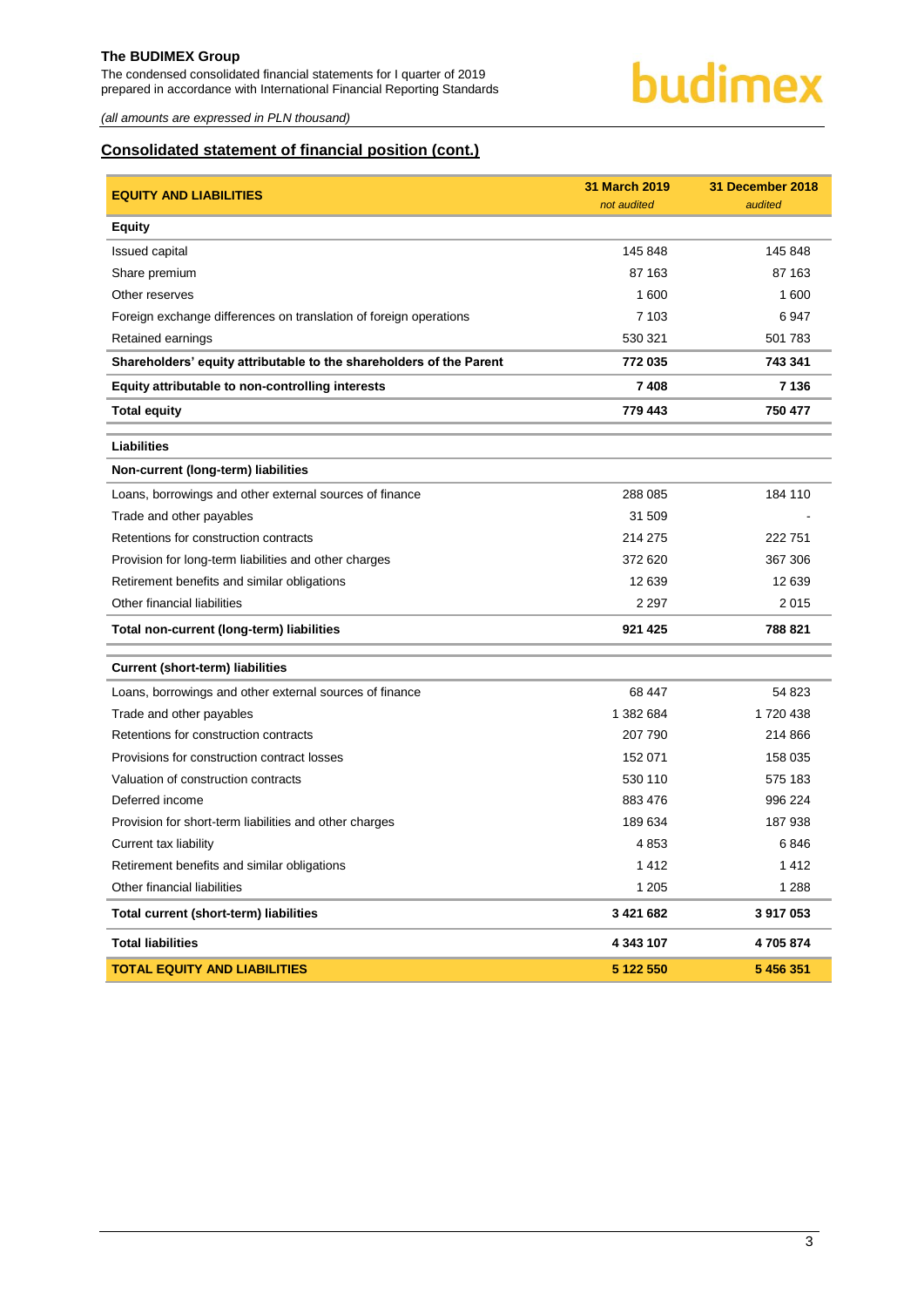The condensed consolidated financial statements for I quarter of 2019 prepared in accordance with International Financial Reporting Standards

*(all amounts are expressed in PLN thousand)*

# <span id="page-4-0"></span>**Consolidated income statement**

|                                                                                                 |             | 3-month period ended 31 March |           |  |  |
|-------------------------------------------------------------------------------------------------|-------------|-------------------------------|-----------|--|--|
|                                                                                                 | <b>Note</b> | 2019                          | 2018      |  |  |
|                                                                                                 |             | not audited                   |           |  |  |
| <b>Continuing operations</b>                                                                    |             |                               |           |  |  |
| Net sales of finished goods, goods for resale, raw materials and services                       | 4           | 1 380 257                     | 1 338 831 |  |  |
| Cost of finished goods, goods for resale, raw materials and services sold                       |             | (1274279)                     | (1198590) |  |  |
| Gross profit on sales                                                                           |             | 105 978                       | 140 241   |  |  |
| Selling expenses                                                                                | 4           | (6797)                        | (7362)    |  |  |
| Administrative expenses                                                                         | 4           | (52692)                       | (53603)   |  |  |
| Other operating income                                                                          | 5           | 11 361                        | 11 7 32   |  |  |
| Other operating expenses                                                                        | 5           | (7884)                        | (7091)    |  |  |
| <b>Operating profit</b>                                                                         |             | 49 966                        | 83 917    |  |  |
| Finance income                                                                                  | 6           | 5846                          | 10 145    |  |  |
| Finance costs                                                                                   | 6           | (10990)                       | (10328)   |  |  |
| Share in net profits/(losses) of equity accounted subordinates                                  |             | 458                           | (2835)    |  |  |
| <b>Gross profit</b>                                                                             |             | 45 280                        | 80 899    |  |  |
| Income tax                                                                                      | 7           | (16 470)                      | (17556)   |  |  |
| Net profit from continuing operations                                                           |             | 28 8 10                       | 63 343    |  |  |
| Net profit for the period                                                                       |             | 28 810                        | 63 343    |  |  |
| of which:                                                                                       |             |                               |           |  |  |
| Attributable to the shareholders of the Parent                                                  |             | 28 538                        | 63 320    |  |  |
| Attributable to non-controlling interests                                                       |             | 272                           | 23        |  |  |
|                                                                                                 |             |                               |           |  |  |
| Basic and diluted earnings per share attributable<br>to the shareholders of the Parent (in PLN) |             | 1.12                          | 2.48      |  |  |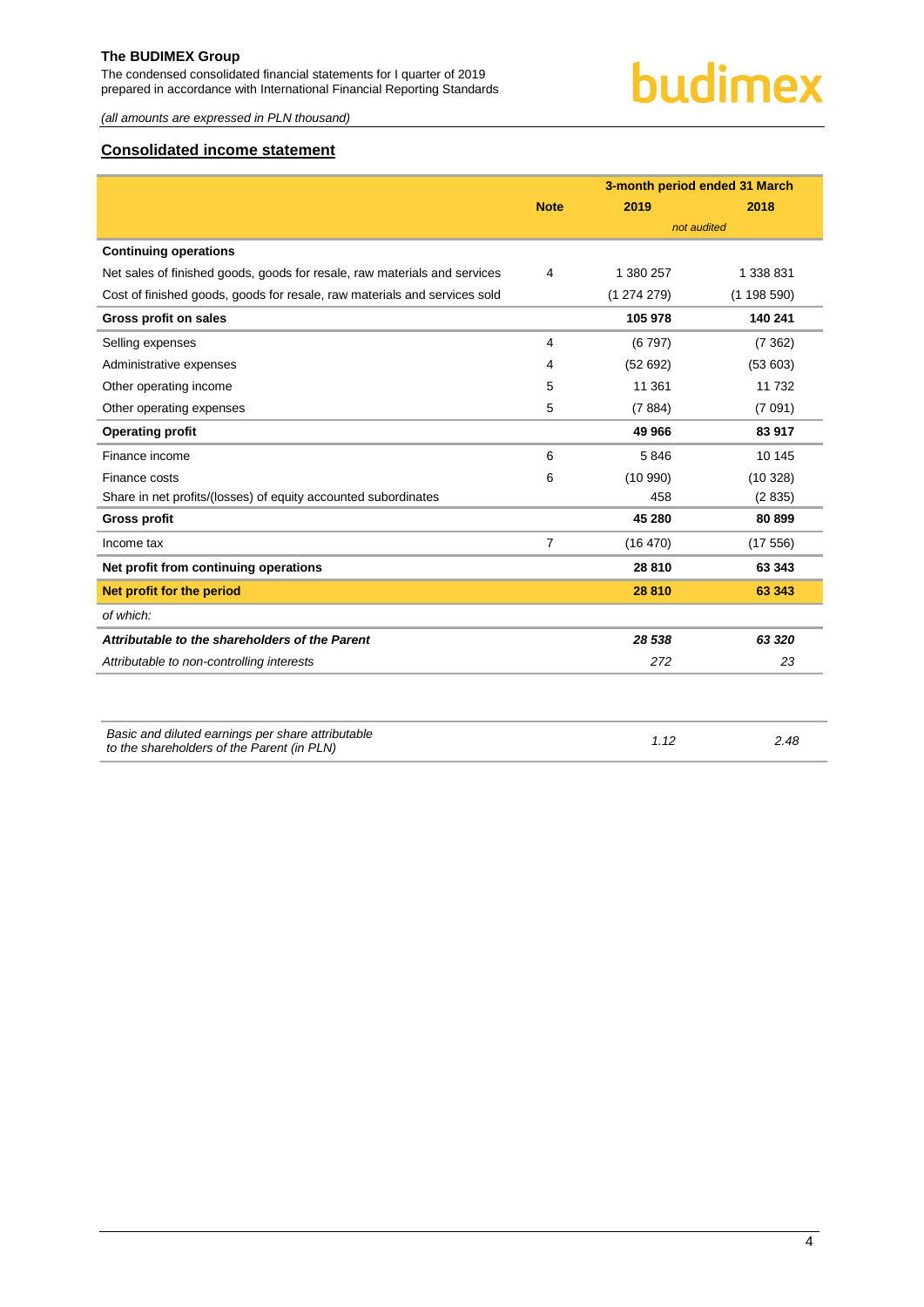The condensed consolidated financial statements for I quarter of 2019 prepared in accordance with International Financial Reporting Standards

*(all amounts are expressed in PLN thousand)*

# <span id="page-5-0"></span>**Consolidated statement of comprehensive income**

|                                                                                     | 3-month period ended 31 March |        |  |
|-------------------------------------------------------------------------------------|-------------------------------|--------|--|
|                                                                                     | 2019                          | 2018   |  |
|                                                                                     | not audited                   |        |  |
| Net profit for the period                                                           | 28 810                        | 63 343 |  |
| Other comprehensive income which:                                                   |                               |        |  |
| Items to be reclassified to profit or loss upon satisfaction of certain conditions: |                               |        |  |
| Foreign exchange differences on translation of foreign operations                   | 156                           | 877    |  |
| Income tax related to components of other comprehensive income                      |                               |        |  |
| Items not to be subsequently reclassified to profit or loss:                        |                               |        |  |
| Actuarial gains/(losses)                                                            |                               |        |  |
| Income tax related to components of other comprehensive income                      |                               |        |  |
| Other comprehensive income                                                          | 156                           | 877    |  |
| Total comprehensive income for the period                                           | 28 966                        | 64 220 |  |
|                                                                                     |                               |        |  |
| Of which:                                                                           |                               |        |  |
| Attributable to the shareholders of the Parent                                      | 28 694                        | 64 197 |  |
| Attributable to non-controlling interests                                           | 272                           | 23     |  |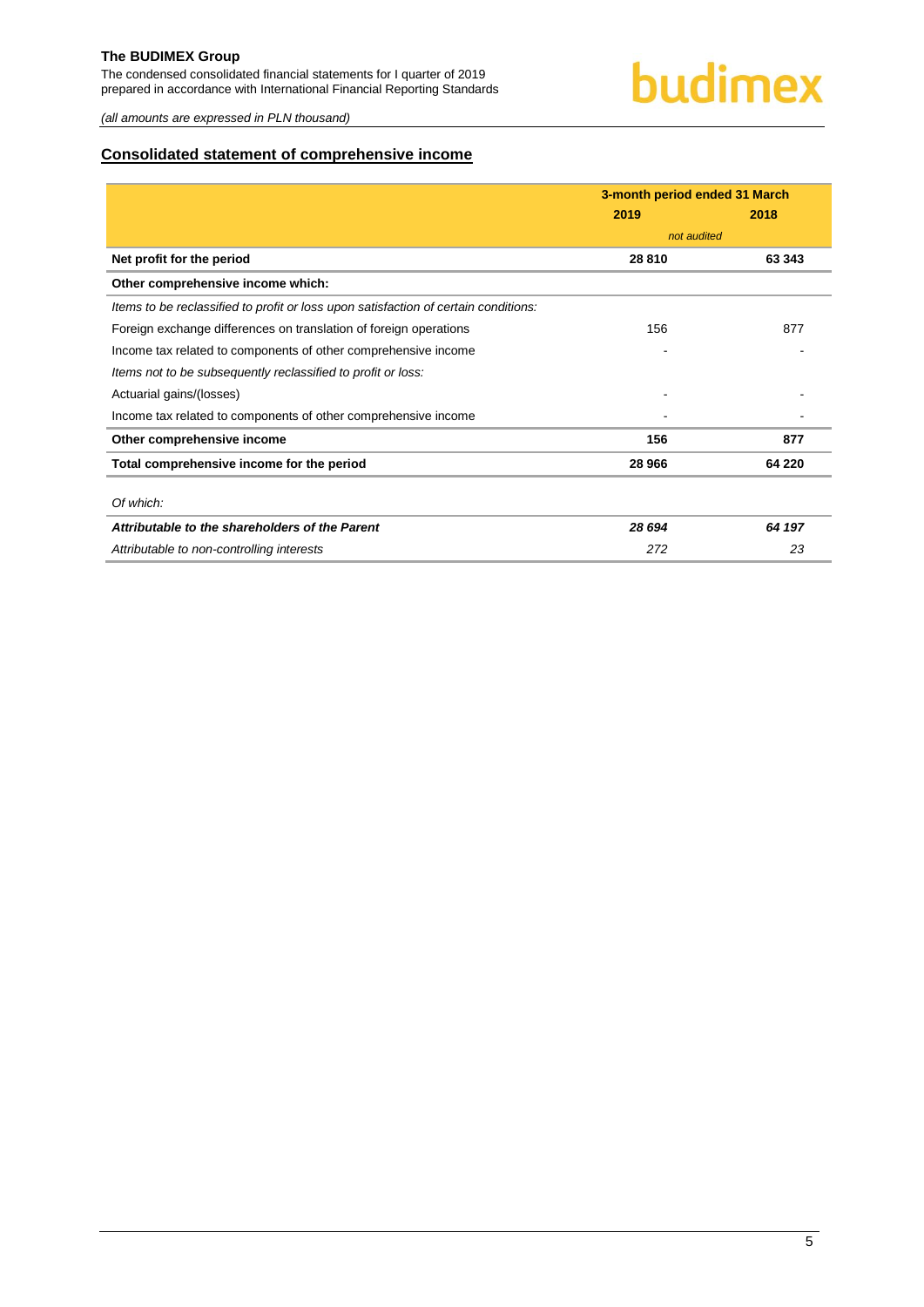The condensed consolidated financial statements for I quarter of 2019 prepared in accordance with International Financial Reporting Standards

*(all amounts are expressed in PLN thousand)*



# **Consolidated statement of changes in equity**

<span id="page-6-0"></span>

|                                              |                |                         | Equity attributable to the shareholders of the Parent |                                    |                                                                       |                 |          | Non-<br>controlling<br><i>interests</i> | <b>Total</b><br>equity |  |
|----------------------------------------------|----------------|-------------------------|-------------------------------------------------------|------------------------------------|-----------------------------------------------------------------------|-----------------|----------|-----------------------------------------|------------------------|--|
|                                              |                |                         | <b>Other reserves</b>                                 |                                    | <b>Foreign</b>                                                        | <b>Retained</b> |          |                                         |                        |  |
| <b>Issued capital</b>                        |                | <b>Share</b><br>premium | <b>Share-based</b><br><b>payments</b>                 | <b>Actuarial</b><br>gains/(losses) | exchange<br>differences on<br>translation of<br>foreign<br>operations |                 | earnings | <b>Total</b>                            |                        |  |
|                                              |                |                         |                                                       |                                    |                                                                       |                 |          |                                         |                        |  |
| Balance as at 1 January 2019<br>audited      | 145 848        | 87 163                  | 7 1 7 1                                               | (5571)                             | 6947                                                                  | 501 783         | 743 341  | 7 1 3 6                                 | 750 477                |  |
| Profit for the period                        | $\blacksquare$ | $\blacksquare$          | $\sim$                                                |                                    | $\blacksquare$                                                        | 28 538          | 28 538   | 272                                     | 28 810                 |  |
| Other comprehensive income                   | $\blacksquare$ | $\sim$                  | $\sim$                                                | $\blacksquare$                     | 156                                                                   | $\sim$          | 156      | $\overline{\phantom{a}}$                | 156                    |  |
| Total comprehensive income for<br>the period | $\blacksquare$ | $\blacksquare$          | $\blacksquare$                                        | $\blacksquare$                     | 156                                                                   | 28 538          | 28 694   | 272                                     | 28 966                 |  |
| Balance as at 31 March 2019<br>not audited   | 145 848        | 87 163                  | 7 1 7 1                                               | (5571)                             | 7 103                                                                 | 530 321         | 772 035  | 7 4 0 8                                 | 779 443                |  |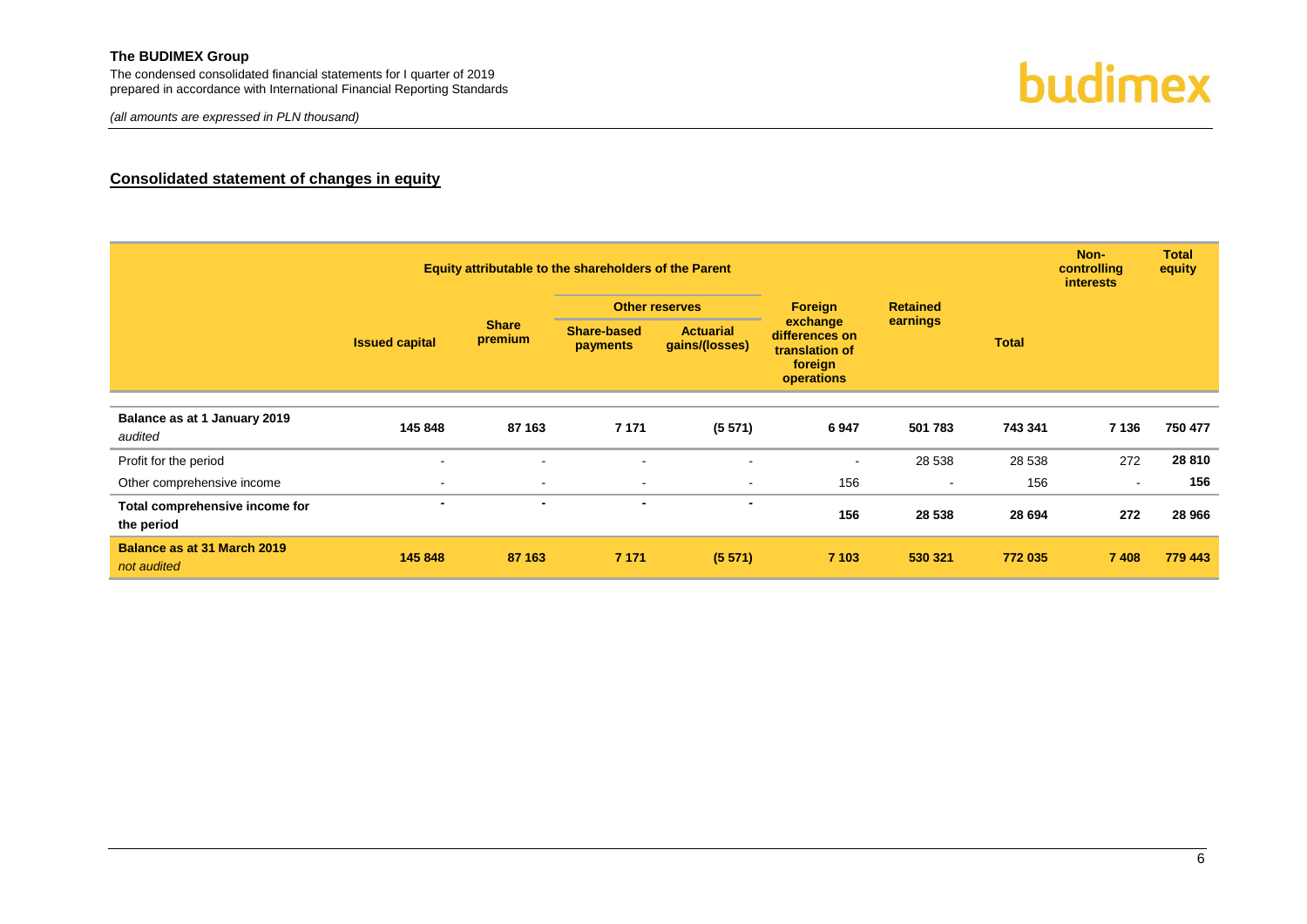The condensed consolidated financial statements for I quarter of 2019 prepared in accordance with International Financial Reporting Standards





# **Consolidated statement of changes in equity (cont.)**

|                                                        |                       |                      |                                | Equity attributable to the shareholders of the Parent Company |                                                 |                |                | Non-<br>controlling<br><b>interests</b> | <b>Total equity</b> |
|--------------------------------------------------------|-----------------------|----------------------|--------------------------------|---------------------------------------------------------------|-------------------------------------------------|----------------|----------------|-----------------------------------------|---------------------|
|                                                        |                       |                      | <b>Other reserves</b>          |                                                               | <b>Retained</b>                                 |                |                |                                         |                     |
|                                                        | <b>Issued capital</b> | <b>Share premium</b> | <b>Share-based</b><br>payments | <b>Actuarial</b><br>gains/(losses)                            | <b>Cumulative</b><br>translation<br>differences | earnings       | <b>Total</b>   |                                         |                     |
| Balance as at 1 January 2018<br>audited                | 145 848               | 87 163               | 7 1 7 1                        | (4614)                                                        | 5 3 4 2                                         | 640 533        | 881 443        | 685                                     | 882 128             |
| Profit for the period                                  | ä,                    | $\blacksquare$       | L,                             | $\blacksquare$                                                |                                                 | 63 320         | 63 320         | 23                                      | 63 343              |
| Other comprehensive income                             | $\blacksquare$        | $\blacksquare$       | $\sim$                         | $\blacksquare$                                                | 877                                             | $\blacksquare$ | 877            | $\sim$                                  | 877                 |
| Total comprehensive income for<br>the period           | $\blacksquare$        | $\blacksquare$       | $\overline{\phantom{0}}$       | $\blacksquare$                                                | 877                                             | 63 320         | 64 197         | 23                                      | 64 220              |
| Balance as at 31 March 2018<br>not audited             | 145 848               | 87 163               | 7 1 7 1                        | (4614)                                                        | 6 2 1 9                                         | 703 853        | 945 640        | 708                                     | 946 348             |
| Profit for the period                                  | $\blacksquare$        |                      | $\overline{a}$                 | $\blacksquare$                                                |                                                 | 242 104        | 242 104        | 37                                      | 242 141             |
| Other comprehensive income                             |                       |                      |                                | (957)                                                         | 728                                             | $\blacksquare$ | (229)          |                                         | (229)               |
| Total comprehensive income for<br>the period           |                       |                      |                                | (957)                                                         | 728                                             | 242 104        | 241 875        | 37                                      | 241 912             |
| Sale of a non-controlling interest of<br>subsidiary    |                       |                      |                                |                                                               |                                                 | 5411           | 5 4 1 1        | 7 1 8 9                                 | 12 600              |
| Disposal of subsidiary companies                       |                       |                      |                                |                                                               |                                                 |                | $\blacksquare$ | (664)                                   | (664)               |
| Payment of dividend by Budimex SA                      |                       |                      | $\blacksquare$                 |                                                               |                                                 | (449585)       | (449585)       |                                         | (449585)            |
| Payment of dividend to non-controlling<br>shareholders |                       |                      | $\blacksquare$                 |                                                               |                                                 |                | $\blacksquare$ | (134)                                   | (134)               |
| <b>Balance as at 31 December 2018</b><br>audited       | 145 848               | 87 163               | 7 1 7 1                        | (5571)                                                        | 6 9 4 7                                         | 501 783        | 743 341        | 7 1 3 6                                 | 750 477             |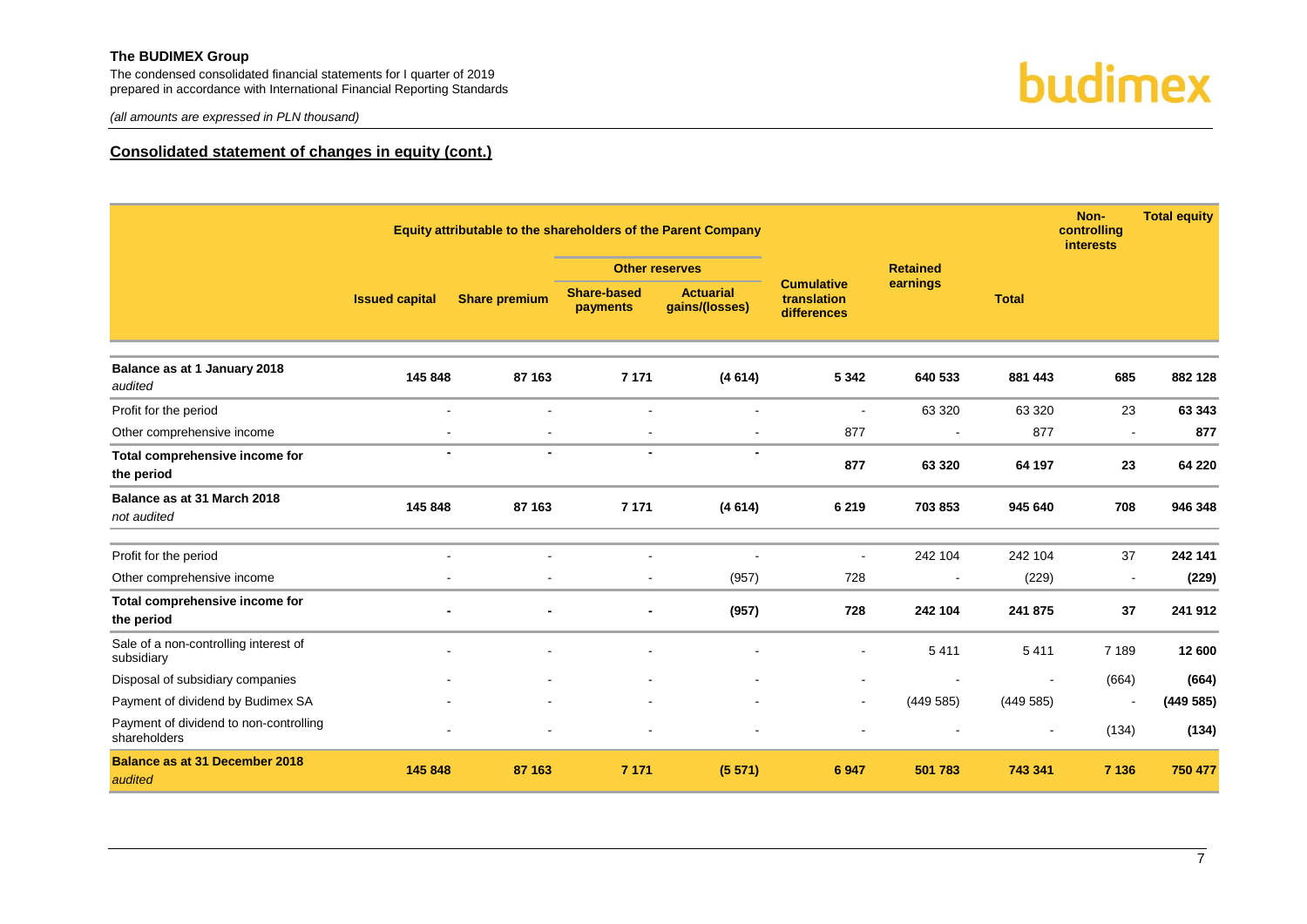The condensed consolidated financial statements for I quarter of 2019 prepared in accordance with International Financial Reporting Standards

# budimex

*(all amounts are expressed in PLN thousand)*

# <span id="page-8-0"></span>**Consolidated statement of cash flows**

|                                                                                                        | 3-month period ended 31 March |           |  |
|--------------------------------------------------------------------------------------------------------|-------------------------------|-----------|--|
|                                                                                                        | 2019                          | 2018      |  |
|                                                                                                        | not audited                   |           |  |
| <b>CASH FLOW FROM OPRATING ACTIVITIES</b>                                                              |                               |           |  |
| Net profit before tax                                                                                  | 45 280                        | 80899     |  |
| <b>Adjustments for:</b>                                                                                |                               |           |  |
| Depreciation/ amortization                                                                             | 18708                         | 11 693    |  |
| Share in net (profits)/ losses of equity accounted companies                                           | (458)                         | 2835      |  |
| Foreign exchange (gains)/ losses                                                                       | (21)                          | (559)     |  |
| Interest and shares in profits (dividends)                                                             | 1 1 5 7                       | (1415)    |  |
| (Profit)/ loss on investing activities                                                                 | 183                           | 148       |  |
| Change in valuation of derivative financial instruments                                                | 2657                          | (149)     |  |
| Change in provisions and liabilities arising from retirement benefits and similar<br>obligations       | 7010                          | 25 4 44   |  |
| Other adjustments                                                                                      | 237                           | 887       |  |
| Operating profit/ (loss) before changes in working capital                                             | 74 753                        | 119783    |  |
| Change in receivables and retentions for construction contracts                                        | 122859                        | 7088      |  |
| Change in inventories                                                                                  | (81089)                       | (75901)   |  |
| Change in retentions for construction contracts and in liabilities, except for loans<br>and borrowings | (321 868)                     | (297 236) |  |
| Change in deferred income                                                                              | (112748)                      | (128003)  |  |
| Change in valuation of construction contracts and in provision for losses                              | (171793)                      | (276650)  |  |
| Change in cash and cash equivalents of restricted use                                                  | 41789                         | 7 2 9 0   |  |
| Cash flow used in operating activities                                                                 | (448097)                      | (643629)  |  |
| Income tax paid                                                                                        | (19361)                       | (29732)   |  |
| <b>NET CASH USED IN OPERATING ACTIVITIES</b>                                                           | (467 458)                     | (673361)  |  |
| <b>CASH FLOW FROM INVESTING ACTIVITIES</b>                                                             |                               |           |  |
| Proceeds from sale of intangible assets and property, plant and equipment                              | $\overline{2}$                | 8645      |  |
| Purchase of intangible assets and property, plant and equipment                                        | (1702)                        | (3329)    |  |
| Purchase of shares in joint operations                                                                 | (73)                          |           |  |
| Purchase of bonds issued by banks                                                                      |                               | (238 868) |  |
| Proceeds from bonds issued by banks                                                                    |                               | 278 009   |  |
| Loans granted                                                                                          |                               | (6860)    |  |
| Interest received                                                                                      | 1 0 4 6                       | 1991      |  |
| <b>NET CASH FROM/ USED IN INVESTING ACTIVITIES</b>                                                     | (727)                         | 39 588    |  |
| <b>CASH FLOW FROM FINANCING ACTIVITIES</b>                                                             |                               |           |  |
| Repayment of loans and borrowings                                                                      | (9 275)                       | (242)     |  |
| Payment of liabilities under finance lease                                                             | (16 504)                      | (5072)    |  |
| Interest paid                                                                                          | (3 112)                       | (932)     |  |
| Other finance expenditure                                                                              | (156)                         | (161)     |  |
| <b>NET CASH USED IN FINANCING ACTIVITIES</b>                                                           | (29047)                       | (6407)    |  |
| <b>TOTAL NET CASH FLOW</b>                                                                             | (497 232)                     | (640 180) |  |
| Foreign exchange differences on cash and cash equivalents, net                                         | (6)                           | 637       |  |
| CASH AND CASH EQUIVALENTS - OPENING BALANCE (note 3.3)                                                 | 1 268 028                     | 1961849   |  |
| <b>CASH AND CASH EQUIVALENTS - CLOSING BALANCE (note 3.3)</b>                                          | 1 322 306                     | 1790308   |  |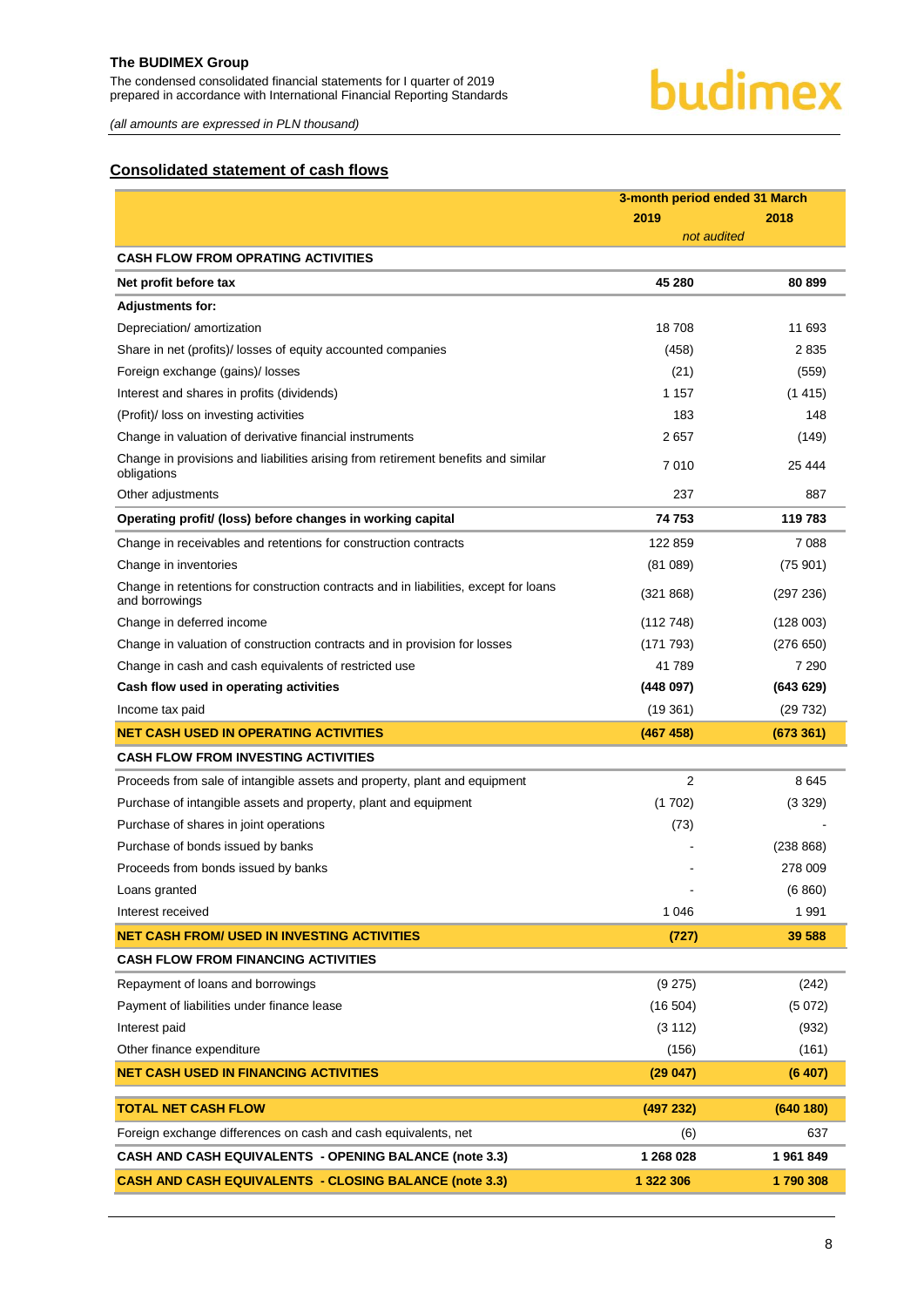# <span id="page-9-1"></span><span id="page-9-0"></span>**1. Organization of the Budimex Group and changes in the Group structure**

### **1.1. The Parent Company**

The parent company of the Budimex Group is Budimex SA (the "Parent Company"), which main area of business is building, rendering of management and advisory services for the Budimex Group companies.

The main areas of the business activities of the Group are widely understood construction-assembly services realized in the system of general execution at home and abroad, developer activities, property management, and limited scope trading, production, transport and other business. Budimex SA serves in the Group as an advisory, management and financial centre. Realization of these three functions is to facilitate:

- efficient flow of information within Group structures,
- strengthening the efficiency of cash and financial management of individual Group companies,
- strengthening market position of the entire Group.

### **1.2. Entities subject to consolidation**

<span id="page-9-2"></span>As at 31 March 2019, 31 December 2018 and 31 March 2018 the following entities were subject to consolidation:

|                                        | <b>Registered</b> | % in the share capital<br>as at |                                       |         |
|----------------------------------------|-------------------|---------------------------------|---------------------------------------|---------|
| <b>Company name</b>                    | office            | 2019                            | 31 March 31 December 31 March<br>2018 | 2018    |
| Parent company:                        |                   |                                 |                                       |         |
| <b>Budimex SA</b>                      | Warsaw / Poland   |                                 |                                       |         |
| Subsidiaries:                          |                   |                                 |                                       |         |
| Mostostal Kraków SA                    | Cracow / Poland   | 100.00%                         | 100.00%                               | 100.00% |
| Mostostal Kraków Energetyka Sp. z o.o. | Cracow / Poland   | 100.00%                         | 100.00%                               | 100.00% |
| Budimex Bau GmbH                       | Cologne/ Germany  | 100.00%                         | 100.00%                               | 100.00% |
| Budimex Nieruchomości Sp. z o.o.       | Warsaw / Poland   | 100.00%                         | 100.00%                               | 100.00% |
| Biuro Inwestycji "Grunwald" SA         | Warsaw / Poland   |                                 |                                       | 100.00% |
| Budimex Budownictwo Sp. z o.o.         | Warsaw / Poland   | 100.00%                         | 100.00%                               | 100.00% |
| SPV-PIM1 Sp. z o.o.                    | Warsaw / Poland   | 100.00%                         | 100.00%                               | 100.00% |
| Budimex Kolejnictwo SA                 | Warsaw / Poland   | 100.00%                         | 100.00%                               | 100.00% |
| Budimex Parking Wrocław Sp. z o.o.     | Warsaw / Poland   | 51.00%                          | 51.00%                                | 100.00% |
| Elektromontaż Poznań SA Group          | Poznań / Poland   |                                 |                                       | 98.95%  |

As at 31 March 2019, 31 December 2018 and 31 March 2018 stand-alone data of Budimex SA and other Group companies, which are partners in consortiums (treated as joint operations according to IFRS 11), included their share in assets, liabilities, revenue and expenses of the following joint operations:

| Joint operation name                           | Share in the issued capital and in the number of votes<br>$(\%)$ |                  |               |  |
|------------------------------------------------|------------------------------------------------------------------|------------------|---------------|--|
|                                                | 31 March 2019                                                    | 31 December 2018 | 31 March 2018 |  |
| Budimex SA Budimex Budownictwo Sp. z o.o. s.c. | 100.00%                                                          | 100.00%          | 100.00%       |  |
| Budimex SA Energetyka 1 Sp.j.                  | 100.00%                                                          | 100.00%          | 100.00%       |  |
| Budimex SA Energetyka 2 Sp.j.                  | $100.00\%$ <sup>*</sup>                                          | 50.00%           | 50.00%        |  |
| Budimex SA Energetyka 3 Sp.j.                  | $100.00\%$ <sup>*</sup>                                          | 50.00%           | 50.00%        |  |
| Budimex SA Ferrovial Agroman SA s.c.           | 99.98%                                                           | 99.98%           | 99.98%        |  |
| Budimex SA Cadagua SA II s.c.                  | 99.90%                                                           | 99.90%           | 50.00%        |  |
| Budimex SA Cadagua SA III s.c.                 | 99.90%                                                           | 99.90%           | 60.00%        |  |
| Budimex SA Cadagua SA IV s.c.                  | 99.90%                                                           | 99.90%           | 60.00%        |  |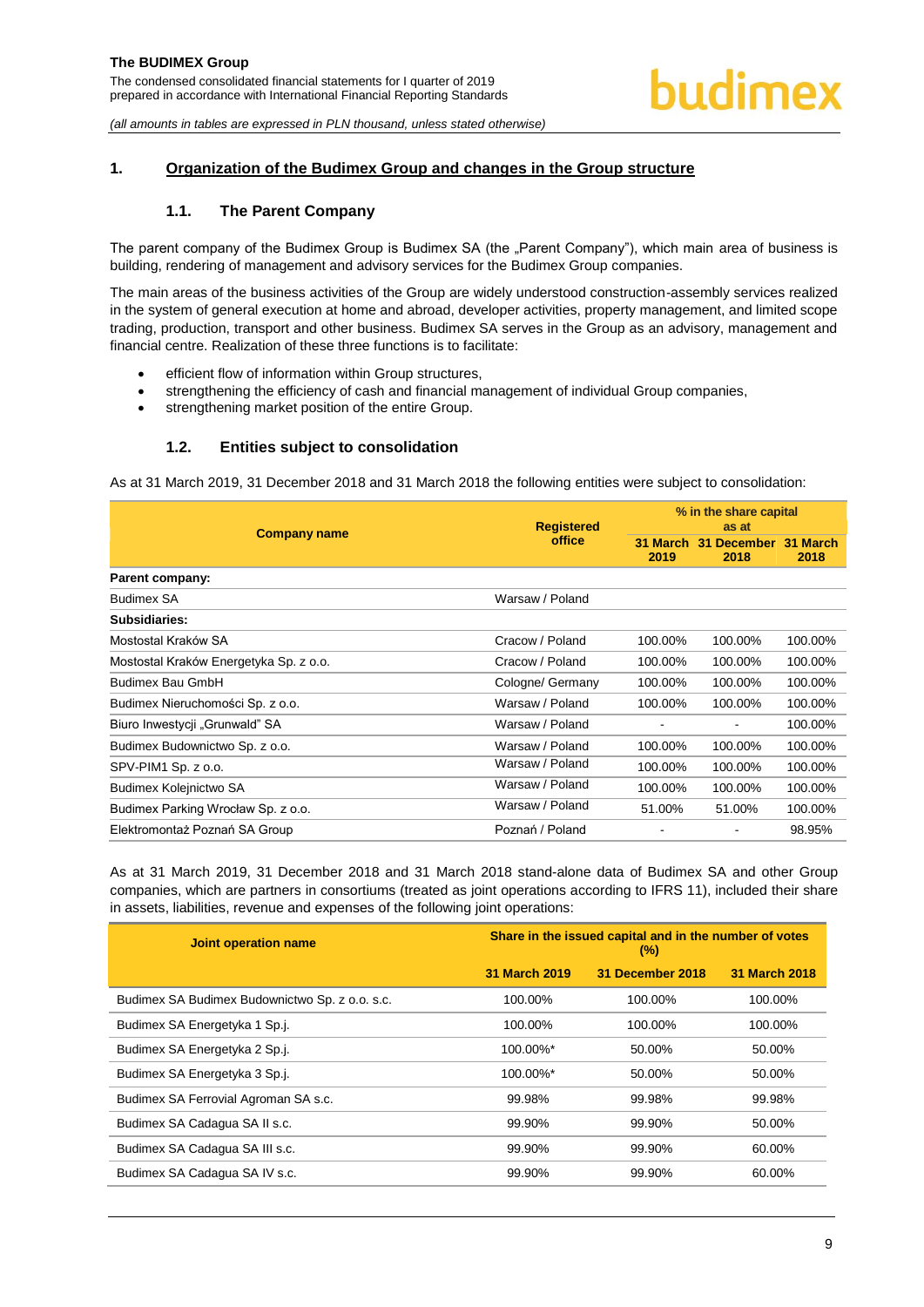The condensed consolidated financial statements for I quarter of 2019 prepared in accordance with International Financial Reporting Standards

*(all amounts in tables are expressed in PLN thousand, unless stated otherwise)*

| Joint operation name                       | Share in the issued capital and in the number of votes<br>$(\%)$ |                  |               |
|--------------------------------------------|------------------------------------------------------------------|------------------|---------------|
|                                            | 31 March 2019                                                    | 31 December 2018 | 31 March 2018 |
| Budimex SA Cadagua SA V s.c.               | 99.90%                                                           | 99.90%           | 60.00%        |
| Budimex SA Ferrovial Agroman SA 2 s.c.     | 95.00%                                                           | 95.00%           | 95.00%        |
| Budimex SA Sygnity SA Sp. j.               | 67.00%                                                           | 67.00%           | 67.00%        |
| Budimex SA Ferrovial Agroman SA Sp. j.     | 50.00%                                                           | 50.00%           | 50.00%        |
| Budimex SA Tecnicas Reunidas SA Turów s.c. | 50.00%                                                           | 50.00%           | 50.00%        |

\* On 2 January 2019, Budimex A Sp. z o.o. and Budimex PPP SA (not included in the consolidation scope due to their immateriality) signed an agreement on the disposal of all rights and obligations arising from participation in Budimex SA Energetyka 2 s.j. and Budimex SA Energetyka 3 s.j., respectively, in favour of Budimex Budownictwo Sp. z o.o. (included in the consolidation scope).

As at 31 March 2019, 31 December 2018 and 31 March 2018 equity accounted companies included:

| Associate                | share  |
|--------------------------|--------|
| <b>FBSerwis SA Group</b> | 49.00% |
| PPHU Promos Sp. z o.o.   | 26.31% |

# <span id="page-10-0"></span>**1.3. Description of the changes in the composition of the Group together with the indication of their consequences**

In the 3-month period ended 31 March 2019 there were no changes in the Group structure.

In the period covered by this report, no significant activities were discontinued and nor were there plans to discontinue any significant activities in the future.

#### <span id="page-10-1"></span>**2. Shareholders of the Parent Company**

According to the information held by Budimex SA, the shareholding structure of Budimex SA as at the report date was as follows:

| <b>Shareholder</b>                                                                      | Type of<br>shares | <b>Number of</b><br>shares | % of the share<br>capital | <b>Number of</b><br>votes | % of voting<br>rights at the<br><b>AGM</b> |
|-----------------------------------------------------------------------------------------|-------------------|----------------------------|---------------------------|---------------------------|--------------------------------------------|
| Valivala Holdings B.V. Amsterdam (the<br>Netherlands) - Ferrovial Group company (Spain) | ordinary          | 14 078 159                 | 55.14%                    | 14 078 159                | 55.14%                                     |
| Aviva OFE Aviva BZ WBK                                                                  | ordinary          | 2 490 000                  | 9.75%                     | 2 490 000                 | 9.75%                                      |
| Nationale-Nederlanden OFE                                                               | ordinary          | 1 360 000                  | 5.33%                     | 1 360 000                 | 5.33%                                      |
| Other shareholders                                                                      | ordinary          | 7 601 939                  | 29.78%                    | 7 601 939                 | 29.78%                                     |
| Total                                                                                   |                   | 25 530 098                 | 100.00%                   | 25 530 098                | 100.00%                                    |

The shareholders' structure has not changed compared to data presented in the consolidated financial statements of the Group for the year ended 31 December 2018, published on 26 March 2019.

#### <span id="page-10-3"></span><span id="page-10-2"></span>**3. Principles applied for the purpose of preparation of this report**

# **3.1. Accounting policies and basis of preparing the consolidated financial statements of the Budimex Group**

These condensed financial statements were prepared in accordance with IAS 34 "Interim Financial Reporting" and appropriate accounting standards applicable for preparation of the interim consolidated financial statements adopted by the European Union issued and effective when preparing the interim consolidated financial statements applying the same principles for the current and comparable period. Details of accounting policies adopted by the Group were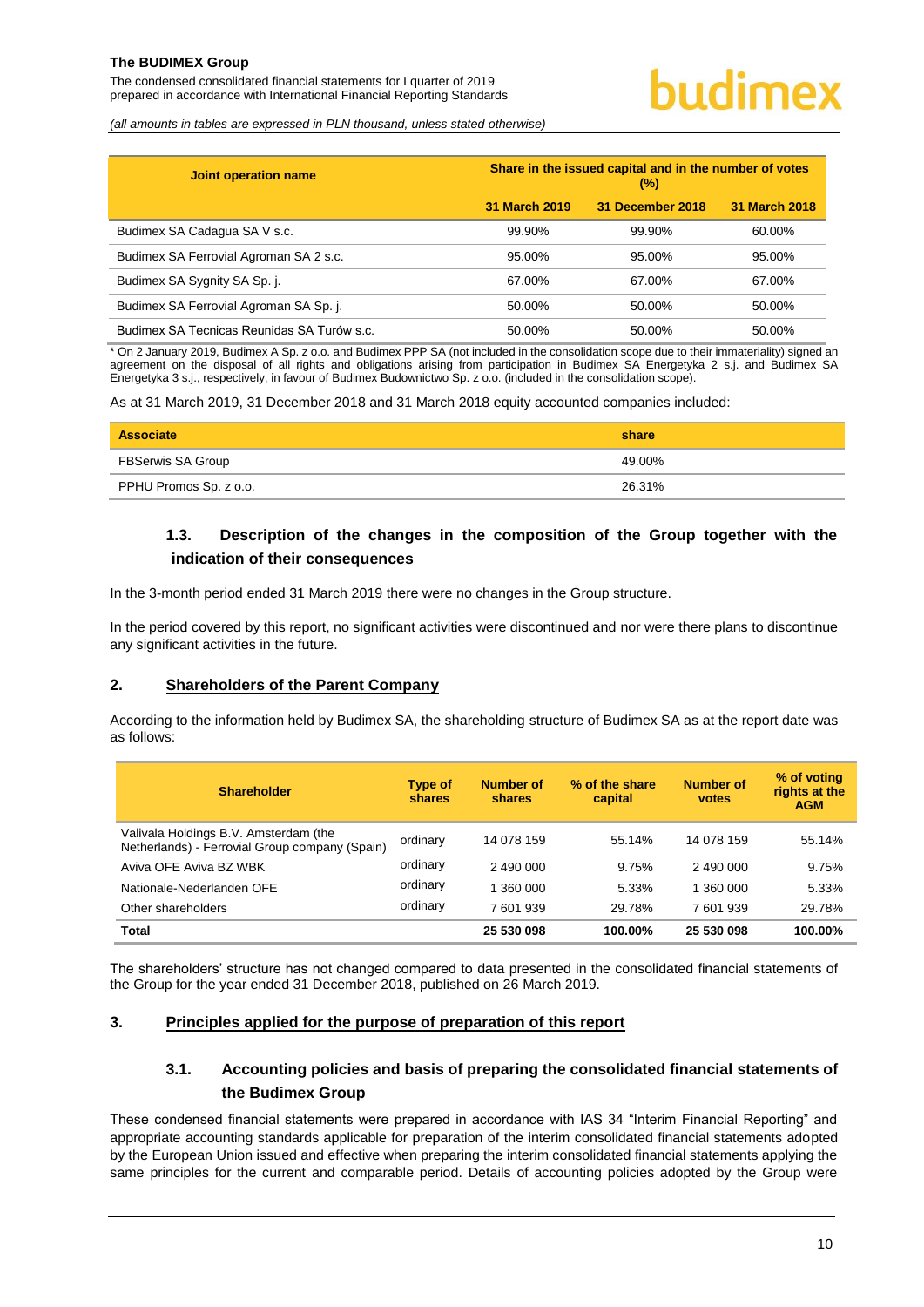described in the consolidated financial statements of the Group for the year ended 31 December 2018, published on 26 March 2019.

The consolidated financial statements were prepared on the assumption that the Parent Company and all entities included in the Budimex Group will be going concerns in the foreseeable future. In the reporting period and as at the date of preparation of these financial statements no circumstances were noted that would indicate a threat to ability to continue as a going concern.

#### *Standards, amendments to standards and interpretations applied for the first time in 2019*

- $IFRS 16  $\exists$  eases".$
- Amendments to IFRS 9 "Financial instruments" Prepayment Features with Negative Compensation,
- Amendments to different standards to Improvements to IFRSs (Cycle 2015-2017),
- Amendments to IAS 19 "Employee benefits" Plan Amendment, Curtailment or Settlement,
- Amendments to IAS 28 "Investments in Associates and Joint Ventures" Long-term Interests in Associates and Joint Ventures,
- Interpretation of IFRIC 23 "Uncertainty over Income Tax Treatments".

Details on the implementation of IFRS 16 are included in note [3.2.](#page-11-0)

#### *Standards and amendments to standards issued by IASB but not yet adopted by the EU*

The IFRSs endorsed by the EU do not differ materially from regulations adopted by the International Accounting Standards Board (IASB), except for the below standards, amendments to Standards and IFRIC Interpretations, which as at the date of the preparation of these consolidated financial statements were not yet adopted for use:

- IFRS 14 "Regulatory deferral accounts" according to the European Commission's decision the endorsement process of the standard will not be initiated until the final version of the standard has been published (effective for annual periods beginning on or after 1 January 2016),
- IFRS 17 "Insurance contracts" (effective for annual periods beginning on or after 1 January 2021),
- Amendments to IFRS 3 .Business Combinations" (effective for annual periods beginning on or after 1 January 2020),
- Amendments to IFRS 10 "Consolidated financial statements" and IAS 28 "Investments in associates and joint ventures" – Sale or contribution of assets between an investor and its associate or joint venture – the endorsement process has been postponed by the EU indefinitely – the effective date has been postponed by the IASB indefinitely,
- Amendments to IAS 1 "Presentation of Financial Statements" and IAS 8 "Accounting Policies, Changes in Accounting Estimates and Errors" – Definition of Materiality (effective for annual periods beginning on or after 1 January 2020),
- Amendments to References to the Conceptual Framework in IFRS Standards (effective for annual periods beginning on or after 1 January 2020).

The above mentioned standards and standards amendments would not have any material impact on the consolidated financial statements, had these been applied by the Group at the reporting date.

#### **3.2. Changes in accounting principles and the method of preparation of financial statements**

<span id="page-11-0"></span>In the period covered by the report the Budimex Group applied for the first time IFRS 16 "Lease", which lifts the previous division between finance and operating lease and imposes presentation of leases as (until now) finance lease. The Group applied the IFRS retrospectively with the cumulative effect of initially applying the standard at the date of initial application. Therefore the Group has not restated comparative information and instead has decided to adjust the opening balance of retained earnings at the date of initial application.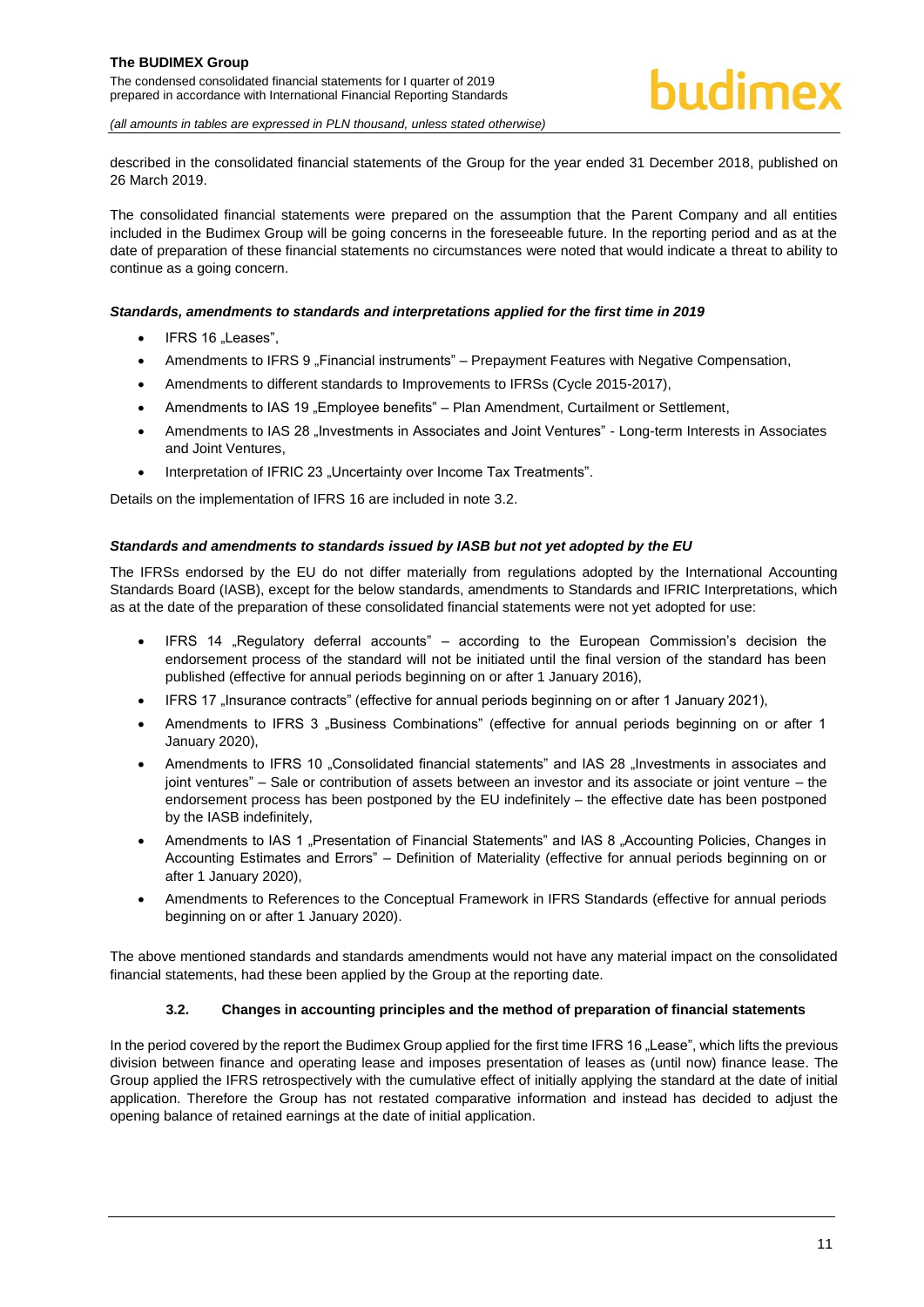#### *Recognition exempt and practical expedient*

The Group decided to use the recognition exempt as stated in IFRS 16 § 5. This means that in case of short-term lease agreements and lease agreements, for which the underlying asset is of low value the Group presents lease payments using linear method or other systematical basis in profit and lost statement as costs. The Group uses the equivalent of 5.000 USD in Polish zloty as low value of the underlying asset. Recognition exempt for short-term lease was chosen for all types of right-of-use assets.

With regards to agreements identified as lease before the first application of IFRS 16, i.e. according to IAS 17, the Group used practical expedient as stated in IFRS 16 and did not re-evaluate identification of lease agreements. Therefore IFRS 16 was not applied to agreements which had not been identified as lease agreements before the day of first application.

#### *First-time application*

In case of lease agreements identified as operating lease on the day of first application the Group presented the liability as present value of the remaining lease payments, discounted at the marginal interest rate for the Group lease agreements on the day of the first application. On the other side, the Group presented right-of-use assets equal to value of the lease liability. Due to the fact that the Group did not identify any prepayments or accrued lease payments, which would require adjustment of the right-of-use assets on the day of the first application, lease liabilities and right-of-use assets on the day of first application were in the same value and there was no necessity of adjusting the retained earnings opening balance. Identified right-of-use assets were reviewed in terms of impairment on the day of first application and no impairment losses were recognized.

In case of lease agreements identified as operating lease on the day of first application the Group took advantage of §C9 of IFRS 16 and did not make adjustments to lease agreements in which the underlying assets is of low value. The Group, as Lessee, used practical expedient in §C9 point c) and classified lease agreements ending in 2019 (year of the first application) as short-term lease.

Impact of the first application of IFRS 16 on specific items in the consolidated statement of financial position is as follows:

|                                                            | 31 December 2018 | <b>Adjustments due to</b><br>application of IFRS 16 | 1 January 2019 |
|------------------------------------------------------------|------------------|-----------------------------------------------------|----------------|
| <b>Assets</b>                                              |                  |                                                     |                |
| <b>Non-current assets</b>                                  |                  |                                                     |                |
| Property, plant and equipment                              | 258 123          | 37419                                               | 295 542        |
| Investment property                                        | 28 3 65          | 10 199                                              | 38 5 64        |
| <b>Current assets</b>                                      |                  |                                                     |                |
| Inventories                                                | 1611813          | 84 381                                              | 1 696 194      |
| <b>Equity &amp; liabilities</b>                            |                  |                                                     |                |
| <b>Non-current liabilities</b>                             |                  |                                                     |                |
| Loans, borrowings and other external sources of<br>finance | 184 110          | 115 170                                             | 299 280        |
| <b>Current liabilities</b>                                 |                  |                                                     |                |
| Loans, borrowings and other external sources of<br>finance | 54 823           | 16829                                               | 71 652         |

Average weighted marginal interest rate of the lessee used by the Group entities for lease liabilities presented in financial statement on the day of first application was equal to 3.01%.

#### *Identifying a lease*

At inception of a contract, the Grous shall assess whether the contract is, or contains, a lease. A contract is, or contains, a lease if the contract conveys the right to control the use of an identified asset for a period of time in exchange for consideration.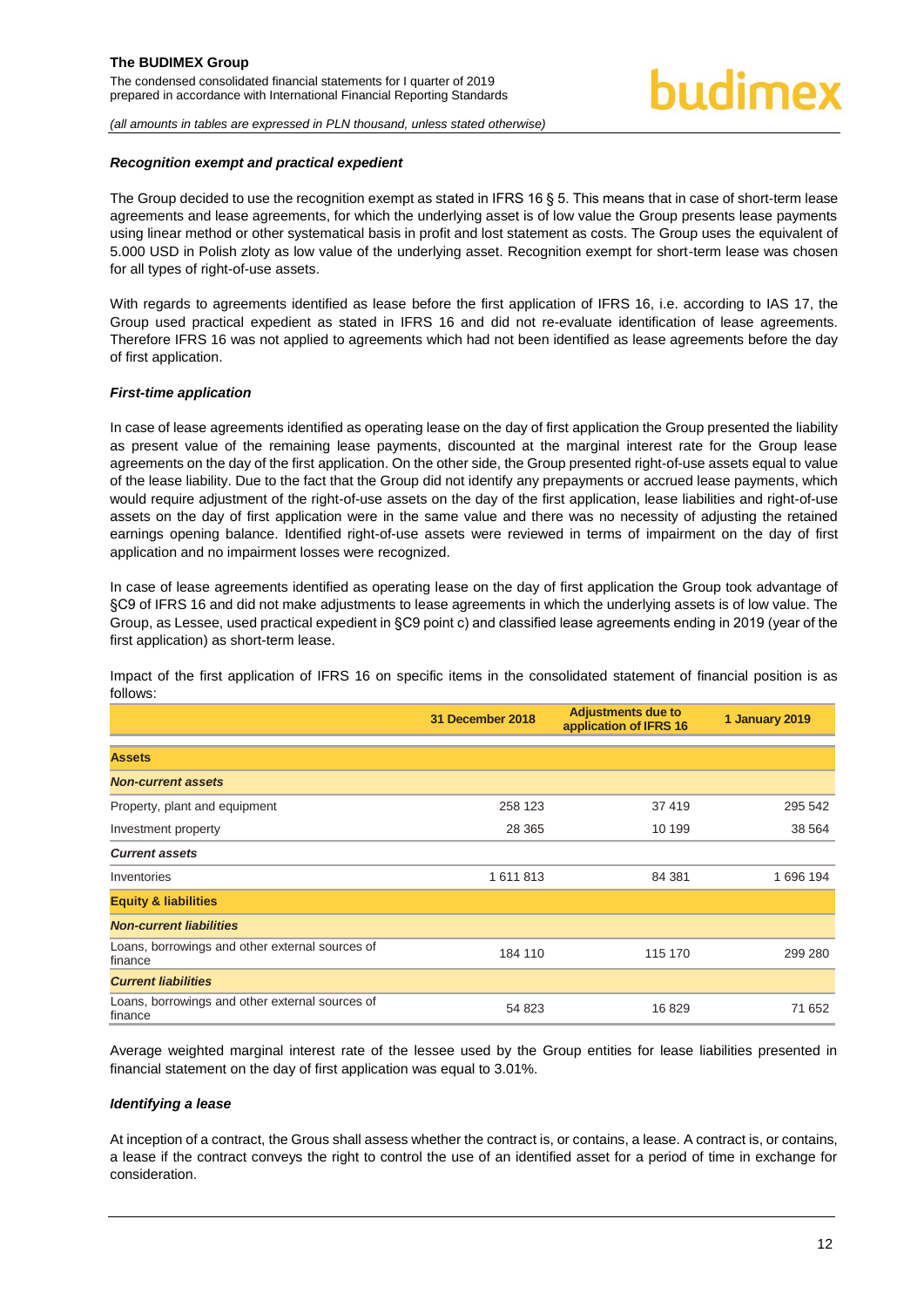#### *Recognition of lease in lessee books*

At the commencement date the Group recognises a right-of-use asset and a lease liability.

Right-of use asset is measured at cost, which comprises initial value of lease liability increased by:

- any lease payments made at or before the commencement date, less any lease incentives received,
- any initial direct costs incurred by the lessee,
- an estimate of costs to be incurred by the lessee in dismantling and removing the underlying asset, restoring the site on which it is located or restoring the underlying asset.

After the commencement date, a lessee shall measure right-of-use asset, which is subject to depreciation and evaluation for impairment accordingly to IAS 36. The value of the asset is adjusted, if lease liability value has changed due to modification of currently fixed lease payments or lease re-evaluation.

Lease liability is initially measured at present value of the remaining lease payments at the day of measurement. Lease payments are discounted using marginal interest rate calculated for the Group entities.

After the commencement date lease liability is increased by accrued interest and decreased by already paid lease payments. As mentioned above, lease liability value may change by modification of currently fixed lease payments or lease re-evaluation.

#### *Presentation*

The Group decided to present right-of-use assets in the same financial statement line, in which assets owned by lessee would be shown. This means, that right-of-use assets are presented in:

- property, plant and equipment (hire/ lease/ rental agreements, office lease, ground temporarily used as construction sites, cars and trucks, the right of perpetual usufruct of land used for own purposes);
- investment property (the right of perpetual usufruct of land):
- inventories (the right of perpetual usufruct of land for development).

Lease liabilities shall be presented by the Group in the "Loans, borrowings and other external finance sources", disclosing the value of lease liabilities in the notes to the consolidated financial statements.

#### *The right of perpetual usufruct of land for development in terms of IFRS 16*

On the basis of general lease definition the Group entities identified that the right of perpetual usufruct of land (considered as operating lease according to IAS 17), is in line with IFRS 16 lease definition and should be presented in the consolidated financial statement as right-of-use asset.

Majority of the right of perpetual usufruct of land relates to land purchased for future development projects. Due to the fact that the already purchased land under the right of perpetual usufruct of land is presented in "Inventories", the value of new land under the right of perpetual usufruct of land will be presented in the same financial statement line. Inventories are not a subject to depreciation and lease interest costs will be capitalized in line with IAS 23 (until completion of a development project). The Group entities present short and long-term lease liabilities respectively.

The right of perpetual usufruct of land utilized for the Group own purposes is presented under fixed assets and is subject to depreciation. Interest on the lease of the perpetual usufruct is shown in the finance costs of the Group. The Group entities present short and long-term lease liabilities respectively.

The right of perpetual usufruct of land which is used as investment property is presented within this financial statement position. According to the Group's accounting policy investment property is subject to depreciation. Interest on the lease of the perpetual usufruct is presented in the finance costs of the Group. The Group entities prsesent short and longterm lease liabilities respectively.

#### *The right of perpetual usufruct converted into ownership right*

In 2018, the Act on *The conversion of the right of perpetual usufruct of land used for residential housing into the ownership right of the land* entered into force, which caused that from 1 January 2019 the right of perpetual usufruct of lands developed for housing purposes became property.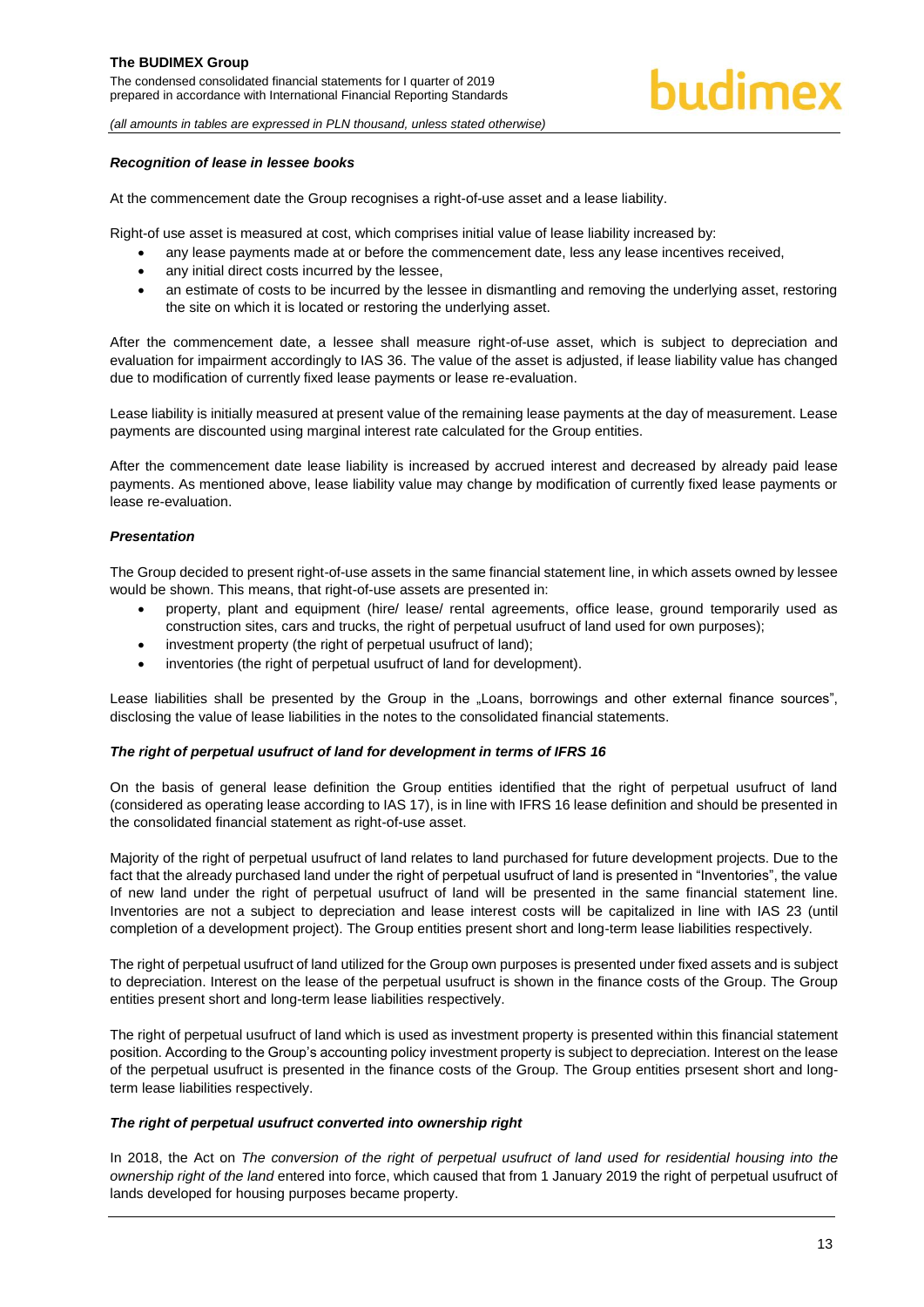# uudimex

*(all amounts in tables are expressed in PLN thousand, unless stated otherwise)*

In the case of residential buildings under construction as of 1 January 2019, the conversion of the right of perpetual usufruct of land into property takes place at the moment of putting the building into use. Although the conversion of perpetual usufruct into property takes place by virtue of law, it still requires an appropriate certificate that confirms the transformation and indicates the amount of the conversion fee. Pursuant to the Act, the perpetual usufruct fees have been converted into conversion fees, which can be paid for a maximum of 99 years (such period was chosen by the Group's companies). Therefore, plots of land where already completed residential buildings are already no longer subject to the scope of IFRS 16, because they became the property of the Group companies. Thus, the companies recognized a long-term liability (in "Trade and other payables") at the present value of 99 times of the established conversion fee (the first transformation fee is to be paid in 2020) in the amount of PLN 31 509 thousand. The value of inventories (finished products) was increased by the same amount.

### *The maximum period of payment of the conversion fee / perpetual usufruct fee*

In accordance with IFRS 16, the Group entities must recognize lease liabilities as the present value of lease payments for the entire duration of the contract. In the case of perpetual usufruct of land, it might be even up to 99 years. In case of the former perpetual usufruct right, it is a period of 99 years. These periods do not depend on the duration of development projects expected by the Group companies, which usually last up to 5 years. This is a much shorter time than the one on which the value of the lease liability was calculated. Furthermore, after the notarial deed has been signed, the new owner is obliged to pay perpetual usufruct / conversion fee and therefore total assets and total liabilities & equity in the Group's entities financial statements is suddenly reduced, which will cause significant fluctuations between the reporting periods.

Based on the plans of carrying out individual development projects, the Group companies estimate that the present value of future payments of perpetual usufruct fees and conversion fees incurred by the Group's companies until the notarial sale of apartments was equal to PLN 29 773 thousand as of 1 January 2019.

### **3.3. Cash recognised in the cash flow statement**

<span id="page-14-0"></span>The Group recognizes cash of restricted use (including mainly cash of the consortia in the portion attributable to other consortium members, cash representing security for bank guarantees, funds kept in escrow by developer companies and split payment bank accounts) in the statement of financial position under cash and cash equivalents. For the purpose of the statement of cash flow – the balance of cash at the beginning and at the end of the reporting period is reduced by cash of restricted use, and its change in the statement of financial position is recognized under cash flow from operating activities.

|                                                        | 31 March<br>2019 | 31 December<br>2018 | 31 March<br>2018 |
|--------------------------------------------------------|------------------|---------------------|------------------|
| Cash recognised in the statement of financial position | 870 125          | 1409 152            | 1480006          |
| Cash and cash equivalents of restricted use            | (99335)          | (141124)            | (157 700)        |
| Cash recognised in the statement of cash flow          | 770 790          | 1 268 028           | 1 322 306        |

# <span id="page-14-1"></span>**4. Net sales of finished goods and services, selling expenses, administrative expenses and profitability**

Sale of construction-assembly services in Poland is characterized by seasonality mainly connected with atmosphere conditions and the highest revenues are usually achieved in the second and third quarter, while the lowest – in the first quarter.

In the first quarter of 2019 construction-assembly production in Poland expressed in current prices increased by 13.4% (an increase by 9.4% in fixed prices) compared to the corresponding period of the prior year, while sales of the construction segment of the Budimex Group on the home market were up 8.46% on the corresponding period.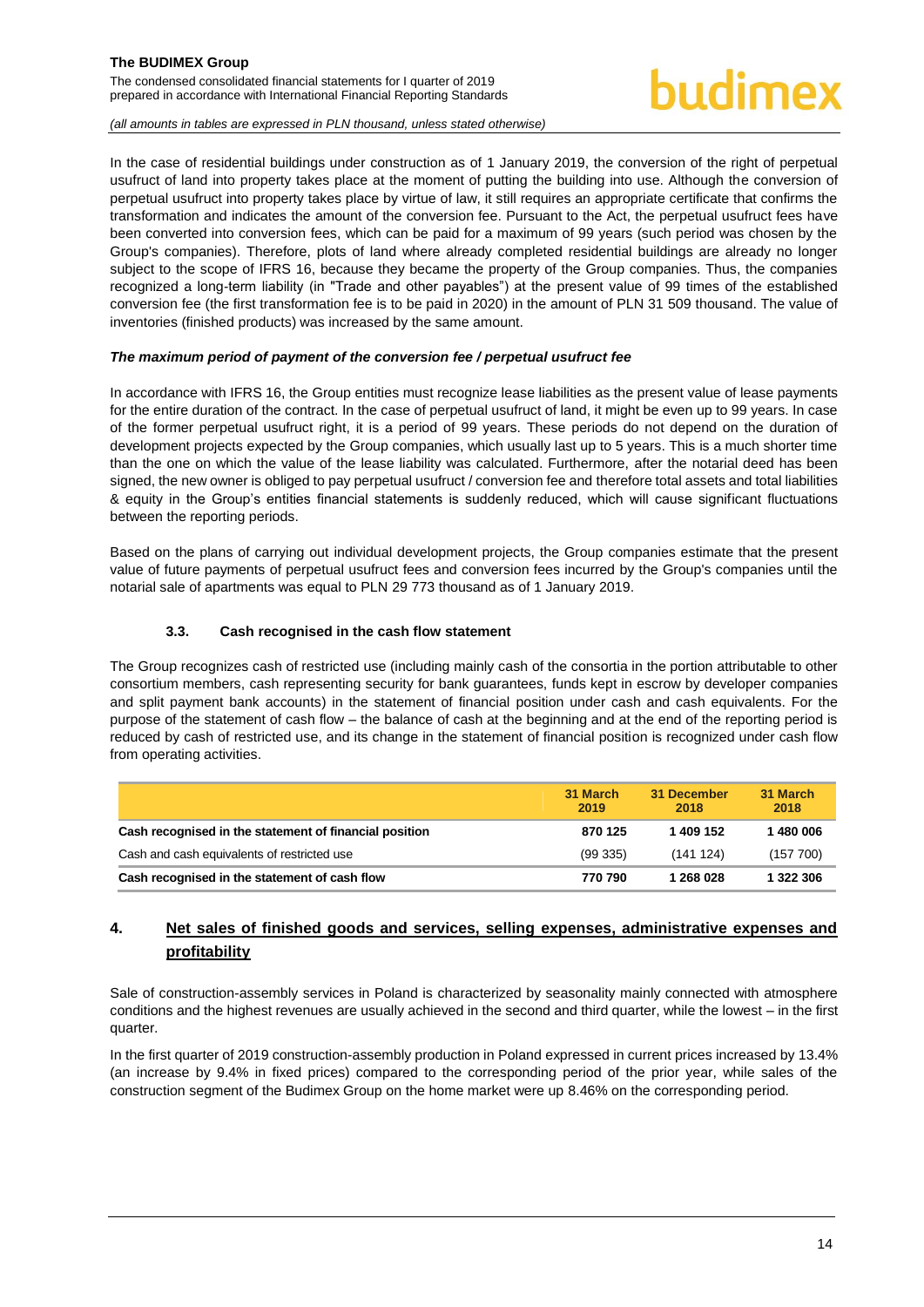The condensed consolidated financial statements for I quarter of 2019 prepared in accordance with International Financial Reporting Standards

# **budimex**

*(all amounts in tables are expressed in PLN thousand, unless stated otherwise)*

# *Net sales and profitability*

|                                                                | 3 months ended |                      |             |
|----------------------------------------------------------------|----------------|----------------------|-------------|
|                                                                | 31 March 2019  | <b>31 March 2018</b> | Change in % |
| Net sales of finished goods and services                       | 1 380 257      | 1 338 831            | 3.09%       |
| Gross profit on sales                                          | 105 978        | 140 241              | (24.43%)    |
| <b>Gross profitability on sales</b>                            | 7.68%          | 10.47%               | (2.79 p.p.) |
| Gross profit on sales in construction segment                  | 71 577         | 99 134               | $(27.80\%)$ |
| <b>Gross profitability on sales in construction</b><br>segment | 5.63%          | 8.55%                | (2.92 p.p.) |
| Gross profit on sales in developer segment                     | 38 566         | 37 320               | 3.34%       |
| Gross profitability on sales in developer segment              | 20.62%         | 17.71%               | 2.91 p.p.   |
| Operating profit                                               | 49 966         | 83 917               | (40.46%)    |
| <b>Operating profitability</b>                                 | 3.62%          | 6.27%                | (2.65 p.p.) |
| Net profit                                                     | 28 8 10        | 63 343               | (54.52%)    |
| <b>Net profitability</b>                                       | 2.09%          | 4.73%                | (2.64 p.p.) |

#### *Selling expenses and administrative expenses*

|                                                                                           | 3 months ended |               |             |
|-------------------------------------------------------------------------------------------|----------------|---------------|-------------|
|                                                                                           | 31 March 2019  | 31 March 2018 | Change in % |
| Selling expenses                                                                          | (6797)         | (7362)        | (7.67%)     |
| Administrative expenses                                                                   | (52692)        | (53603)       | $(1.70\%)$  |
| Total selling & administrative expnses                                                    | (59 489)       | (60965)       | (2.42%)     |
| Share of selling & administrative expenses in net<br>sales of finished goods and services | 4.31%          | 4.55%         | (0.24 p.p.) |

# <span id="page-15-0"></span>**5. Other operating income and expenses**

### *Other operating income*

|                                                        | 3 months ended |               |  |
|--------------------------------------------------------|----------------|---------------|--|
|                                                        | 31 March 2019  | 31 March 2019 |  |
| Reversal of impairment write-downs against receivables | 1 0 2 7        | 451           |  |
| Reversal of provisions for penalties and sanctions     | 1806           | 5745          |  |
| Penalties/compensations awarded                        | 3588           | 4 202         |  |
| Statute-barred liabilities written-off                 | 1 504          | 930           |  |
| Gains on derivative financial instruments              | 2 7 3 4        | 304           |  |
| Subsidies received                                     | 539            |               |  |
| Other                                                  | 163            | 100           |  |
| <b>Total</b>                                           | 11 361         | 11 732        |  |

#### *Other operating expenses*

|                                            | 3 months ended |               |  |
|--------------------------------------------|----------------|---------------|--|
|                                            | 31 March 2019  | 31 March 2019 |  |
| Impairment write-downs against receivables | (1892)         | (2115)        |  |
| Compensations and liquidated damages paid  | (2870)         | (4047)        |  |
| Loss on derivative financial instruments   | (2406)         | (302)         |  |
| Donations                                  | (195)          | (316)         |  |
| Other                                      | (521)          | (311)         |  |
| <b>Total</b>                               | (7884)         | (7091)        |  |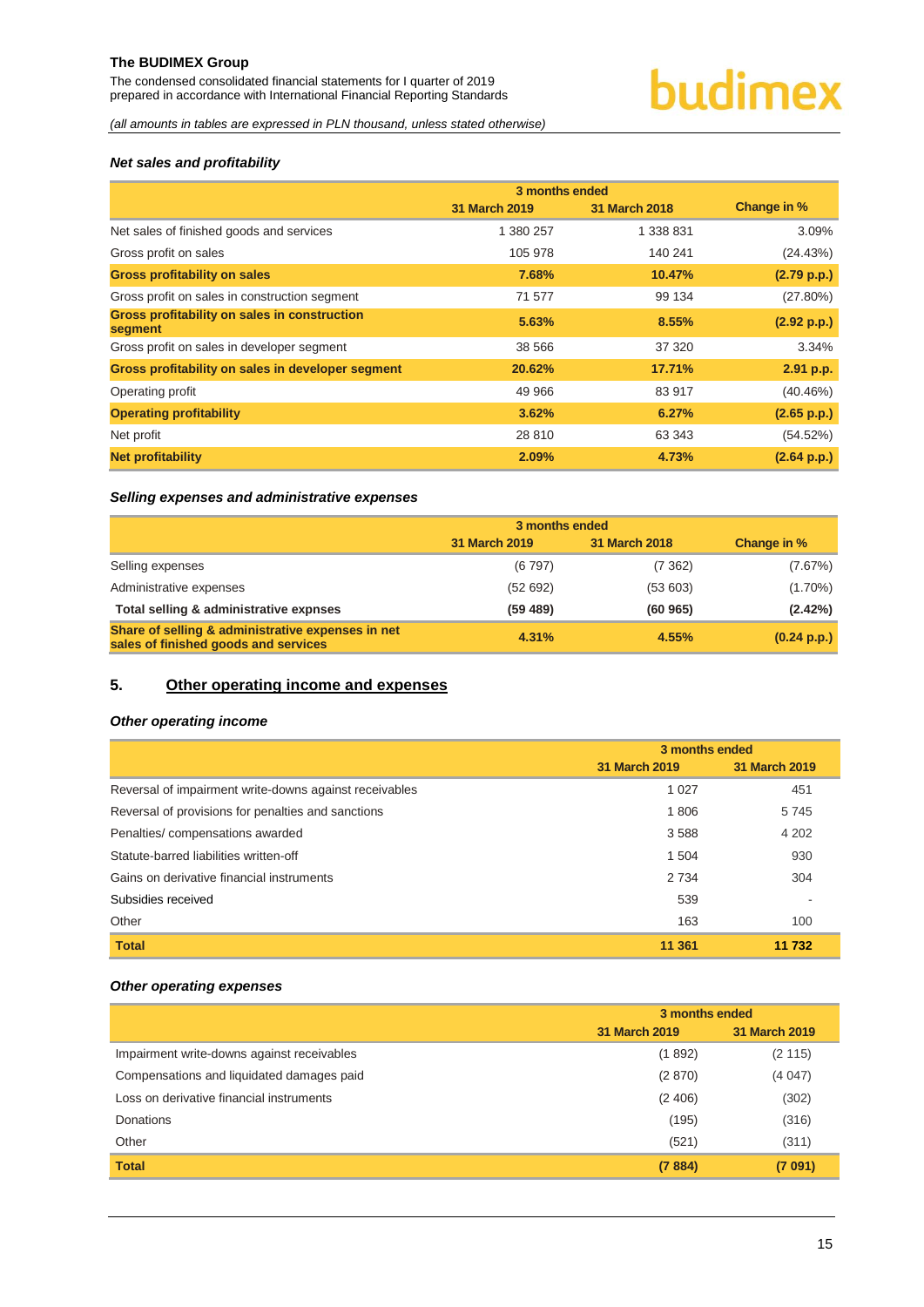# <span id="page-16-0"></span>**6. Finance income and costs**

#### *Finance income*

|                                                 | 3 months ended |               |  |
|-------------------------------------------------|----------------|---------------|--|
|                                                 | 31 March 2019  | 31 March 2019 |  |
| Interest earned                                 | 5 0 0 6        | 9 3 3 4       |  |
| Receivables from service concession arrangement | 717            | 736           |  |
| Foreign exchange gains                          | 123            | 74            |  |
| Other                                           | -              |               |  |
| <b>Total</b>                                    | 5846           | 10 145        |  |

#### *Finance costs*

|                                                   | 3 months ended       |               |  |
|---------------------------------------------------|----------------------|---------------|--|
|                                                   | <b>31 March 2019</b> | 31 March 2019 |  |
| Interest expense                                  | (2911)               | (1 232)       |  |
| Discount of retentions for construction contracts | (2012)               | (2549)        |  |
| Cost of bank commissions and guarantees           | (5642)               | (6157)        |  |
| Loss on derivative financial instruments          | (407)                | (316)         |  |
| Other                                             | (18)                 | (74)          |  |
| <b>Total</b>                                      | (10990)              | (10328)       |  |

All valued derivative instrument contracts (presented both in the operating and financing activity) were classified as level 2 in the fair value hierarchy. During the 3 months ended 31 March 2018, there was no transfer between Level 1 and Level 2 of fair value measurements, and no transfer into and out of Level 3 of fair value measurement.

# <span id="page-16-1"></span>**7. Other important infomation on activity of the Budimex Group in the I quarter of 2019**

#### *Provisions for liabilities and other charges*

|                                              | 31 March 2019 | 31 December 2018 |
|----------------------------------------------|---------------|------------------|
| Provisions for litigation proceedings        | 23 7 69       | 23 870           |
| Provisions for penalties and other sanctions | 66 526        | 68 200           |
| Provisions for warranty repairs              | 417449        | 417858           |
| Other provisions                             | 54 510        | 45 316           |
| <b>Total</b>                                 | 562 254       | 555 244          |
| of which:                                    |               |                  |
| - long-term                                  | 372 620       | 367 306          |
| - short-term                                 | 189 634       | 187938           |

#### *Income tax in the profit and loss statement*

|                                             | 31 March 2019 | 31 March 2018 |
|---------------------------------------------|---------------|---------------|
| Income tax - current                        | (29 203)      | (18250)       |
| Income tax - deferred                       | 12 733        | 694           |
| Income tax in the profit and loss statement | (16, 470)     | (17556)       |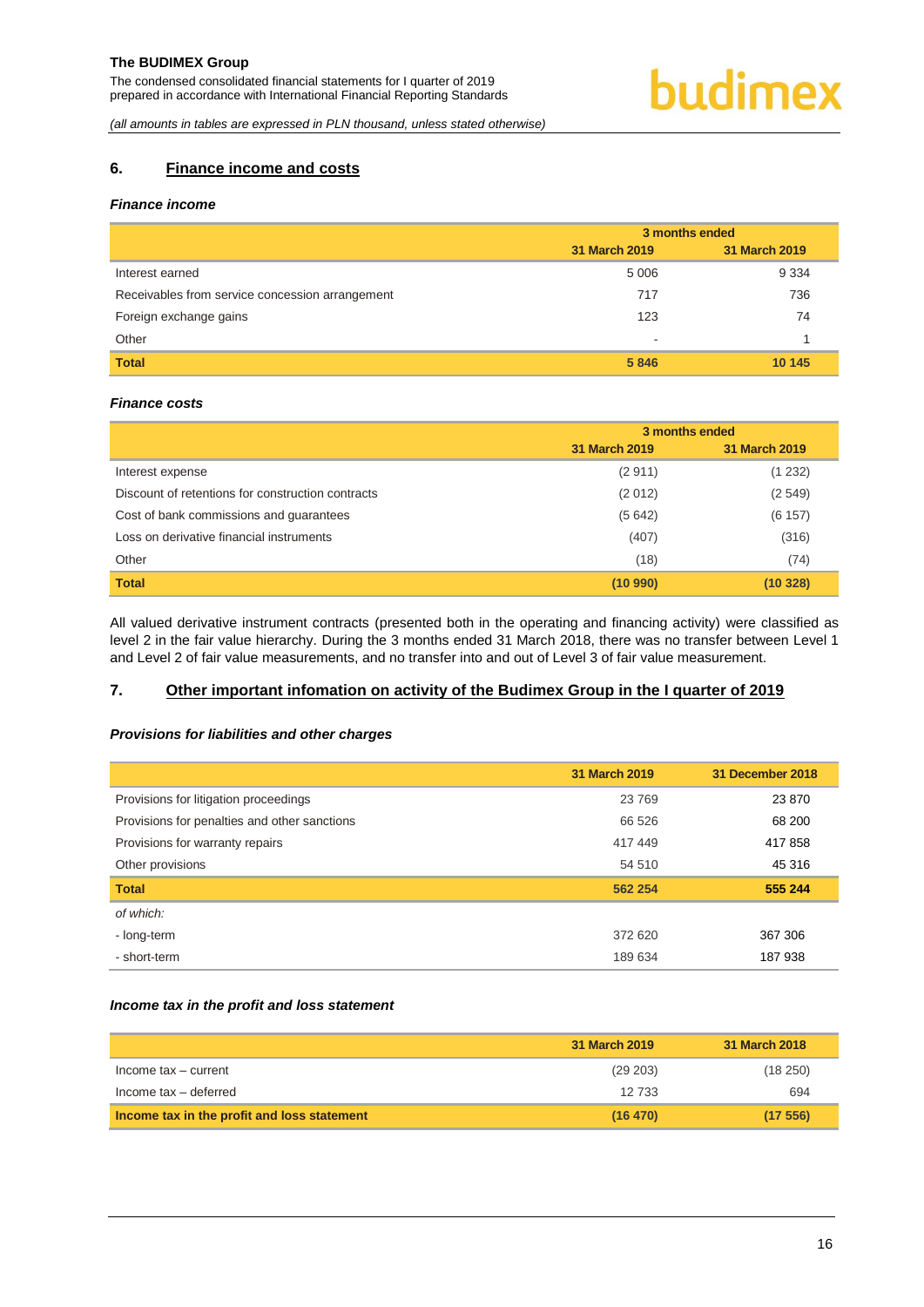#### *Other information*

|                                                                                                                         | 3 months ended |                    |
|-------------------------------------------------------------------------------------------------------------------------|----------------|--------------------|
|                                                                                                                         | 31 March 2019  | 31 marca 2018 roku |
| Reversal of impairment write-downs of inventories                                                                       | 3 0 1 8        | 4 2 6 5            |
| Value of property, plant and equipment, investment property and<br>intangible assets purchased or started to be leased: | 60 687         | 17 757             |
| - of which: increases due to application of IFRS 16                                                                     | 53 630         |                    |
| - of which: plant and machinery                                                                                         | 4643           | 15 2 64            |

As at 31 March 2019 the Group did not have any contractual obligations for the purchase of property, plant and equipment. Contractual obligations made by the Group for the purchase of property, plant and equipment as at 31 December 2018 amounted to PLN 784 thousand.

The scale of operations in the construction segment was larger than in the comparable quarter and had a a significant impact on the cash and cash equivalents, which decreased by PLN 539 027 thousand. This effect is observed seasonally because at the end of each financial year public clients regulate many invoices or make prepayments, which are settled in the first months of the next year.

#### <span id="page-17-0"></span>**8. Operating segments**

For the management purposes the Group has been divided into segments based on the products and services offered. The Group operates in the following two operating segments:

- construction business
- developer and property management business.

Construction business covers rendering of widely understood construction-assembly services at home and abroad and is realised by the following Group companies:

- Budimex SA
- Mostostal Kraków SA
- Mostostal Kraków Energetyka Sp. z o.o.
- Budimex Bau GmbH
- Budimex Budownictwo Sp. z o.o.
- Budimex Kolejnictwo SA

Developer and property management segment covers preparation of land for investment projects, realization of investment projects in the field of housing construction industry, flat disposal and rental and servicing property on own account. The following Group entities were included in this segment:

- Budimex Nieruchomości Sp. z o.o.
- SPV-PIM 1 Sp. z o.o.
- Budimex SA in a part relating to developer business, as a result of merger with Budimex Inwestycje Sp. z o.o. on 13 August 2009

Segment performance is evaluated based on sales revenue, gross profit (loss) on sales, operating profit (loss) and net profit (loss) for the period.

Other business conducted does not meet the requirements of reportable segment. Included in other business are entities that mainly conduct public-private partnerships.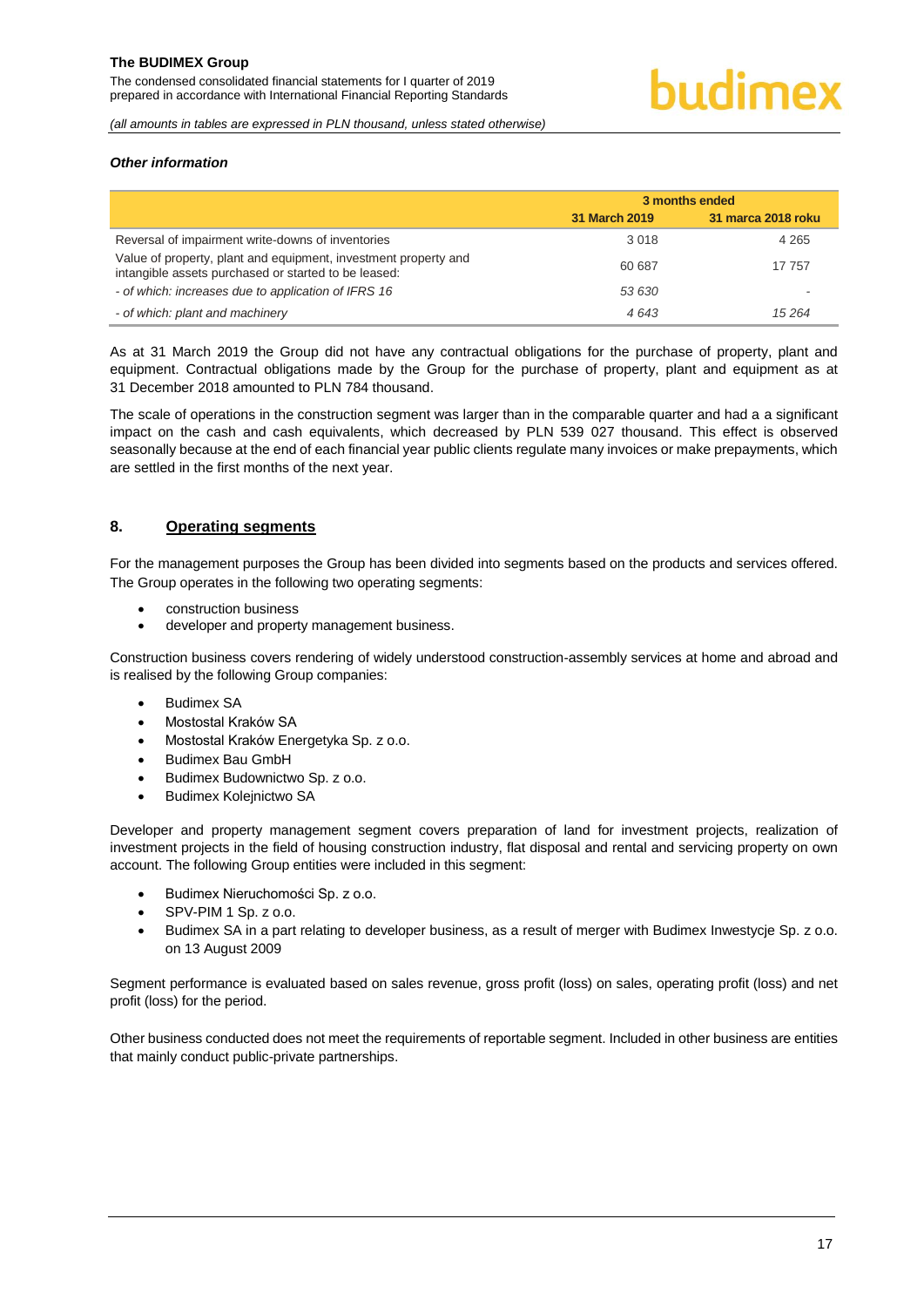The condensed consolidated financial statements for I quarter of 2019 prepared in accordance with International Financial Reporting Standards

*(all amounts in tables are expressed in PLN thousand, unless stated otherwise)*

### The results of segments for the first quarter of 2019 are presented in the table below:

| <b>Segment name</b>                                                  | <b>Construction</b><br><b>business</b> | <b>Property</b><br>management<br>and developer<br><b>business</b> | <b>Other business</b> | <b>Consolidation</b><br>adjustments | <b>Consolidated</b><br>value |
|----------------------------------------------------------------------|----------------------------------------|-------------------------------------------------------------------|-----------------------|-------------------------------------|------------------------------|
| External sales                                                       | 1 192 633                              | 186 917                                                           | 707                   |                                     | 1 380 257                    |
| Inter-segment sales                                                  | 79 132                                 | 118                                                               | 1                     | (79 251)                            |                              |
| Total sales of finished goods, goods<br>for resale and raw materials | 1 271 765                              | 187 035                                                           | 708                   | (79 251)                            | 1 380 257                    |
| <b>Gross profit</b>                                                  | 71 577                                 | 38 566                                                            | 431                   | (4596)                              | 105 978                      |
| Selling expenses                                                     | (2630)                                 | (4167)                                                            |                       |                                     | (6797)                       |
| Administrative expenses                                              | (50102)                                | (6868)                                                            | (21)                  | 4 2 9 9                             | (52692)                      |
| Other operating income/ (expenses), net                              | 3421                                   | 57                                                                | (1)                   |                                     | 3477                         |
| <b>Operating profit</b>                                              | 22 266                                 | 27 588                                                            | 409                   | (297)                               | 49 966                       |
| Finance income/(costs), net                                          | (5217)                                 | 151                                                               | 38                    | (116)                               | (5144)                       |
| Shares in profits of equity accounted<br>subordinates                |                                        |                                                                   | 458                   |                                     | 458                          |
| Income tax expense                                                   | (11328)                                | (5329)                                                            | 109                   | 78                                  | (16 470)                     |
| Net profit for the period                                            | 5721                                   | 22 410                                                            | 1014                  | (335)                               | 28 810                       |

The results of segments for the first quarter of 2018 are presented in the table below:

<span id="page-18-0"></span>

| <b>Segment name</b>                                                  | <b>Construction</b><br><b>business</b> | <b>Property</b><br>management<br>and developer<br><b>business</b><br>(restated) | <b>Other business</b><br>(restated) | <b>Consolidation</b><br>adjustments | <b>Consolidated</b><br>value |
|----------------------------------------------------------------------|----------------------------------------|---------------------------------------------------------------------------------|-------------------------------------|-------------------------------------|------------------------------|
| External sales                                                       | 1 097 960                              | 210 564                                                                         | 30 30 7                             |                                     | 1 338 831                    |
| Inter-segment sales                                                  | 61 505                                 | 217                                                                             | 6880                                | (68602)                             |                              |
| Total sales of finished goods, goods<br>for resale and raw materials | 1 159 465                              | 210 781                                                                         | 37 187                              | (68602)                             | 1 338 831                    |
| <b>Gross profit</b>                                                  | 99 134                                 | 37 320                                                                          | 6 2 4 2                             | (2455)                              | 140 241                      |
| Selling expenses                                                     | (2376)                                 | (3608)                                                                          | (1378)                              |                                     | (7362)                       |
| Administrative expenses                                              | (49554)                                | (6807)                                                                          | (1569)                              | 4 3 2 7                             | (53603)                      |
| Other operating income, net                                          | 4700                                   | (115)                                                                           | 31                                  | 25                                  | 4641                         |
| <b>Operating profit</b>                                              | 51 904                                 | 26 790                                                                          | 3 3 2 6                             | 1897                                | 83 917                       |
| Finance income/ (costs), net                                         | (1199)                                 | 767                                                                             | 333                                 | (84)                                | (183)                        |
| Shares in (losses) of equity accounted<br>subordinates               |                                        |                                                                                 | (2835)                              |                                     | (2835)                       |
| Income tax expense                                                   | (11333)                                | (5291)                                                                          | (587)                               | (345)                               | (17556)                      |
| Net profit/ (loss) for the period                                    | 39 372                                 | 22 266                                                                          | 237                                 | 1468                                | 63 343                       |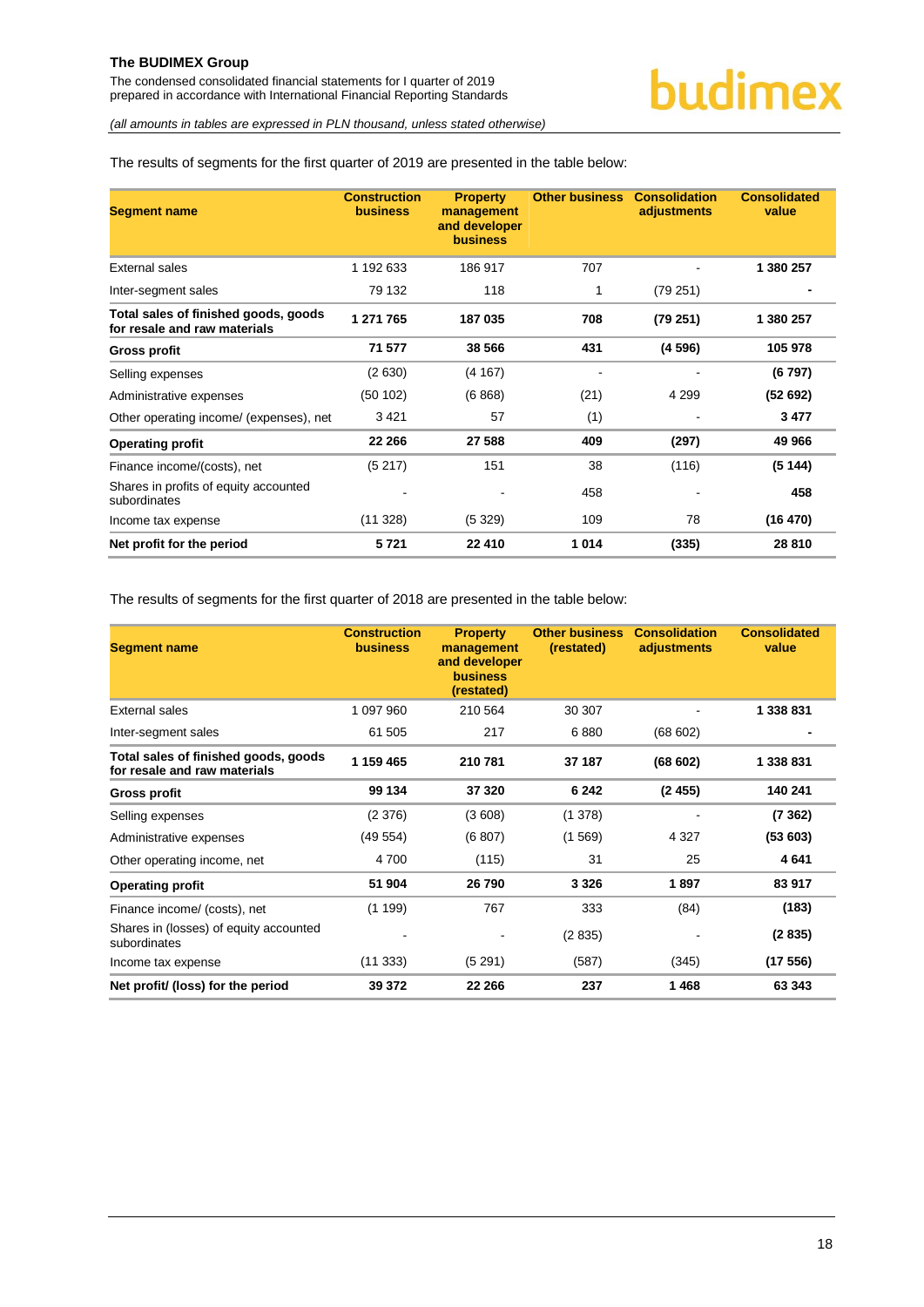# **9. Revenue from sale of finished goods, services, goods for resale and raw materials, by category**

#### <span id="page-19-0"></span>**9.1. Sales revenue, by type of good or service**

In the first quarter of 2019 net sales of finished goods, services, goods for resale and raw materials, by type of good or service, were as follows:

| <b>Segment name</b>                                                  | <b>Construction</b><br><b>business</b> | <b>Property</b><br>management<br>and developer<br><b>business</b> | <b>Other business</b>    | <b>Consolidation</b><br>adjustments | <b>Consolidated</b><br>financial data |
|----------------------------------------------------------------------|----------------------------------------|-------------------------------------------------------------------|--------------------------|-------------------------------------|---------------------------------------|
| Sales of construction and assembly<br>services                       | 1 249 724                              | $\blacksquare$                                                    | $\blacksquare$           | (74952)                             | 1 174 772                             |
| Sales of other services                                              | 9657                                   | 2 1 1 8                                                           | 708                      | (4299)                              | 8 1 8 4                               |
| Sales of finished goods                                              | 10 258                                 | 182 867                                                           | $\overline{\phantom{a}}$ | $\blacksquare$                      | 193 125                               |
| Sales of goods for resale and raw<br>materials                       | 2 1 2 6                                | 2 0 5 0                                                           | $\,$                     | $\,$                                | 4 1 7 6                               |
| Total sales of finished goods, goods<br>for resale and raw materials | 1 271 765                              | 187 035                                                           | 708                      | (79 251)                            | 1 380 257                             |

In the first quarter of 2018 net sales of finished goods, services, goods for resale and raw materials, by type of good or service, were as follows:

| <b>Segment name</b>                                                  | <b>Construction</b><br><b>business</b> | <b>Property</b><br>management<br>and developer<br><b>business</b> | <b>Other business</b> | <b>Consolidation</b><br>adjustments | <b>Consolidated</b><br>financial data |
|----------------------------------------------------------------------|----------------------------------------|-------------------------------------------------------------------|-----------------------|-------------------------------------|---------------------------------------|
| Sales of construction and assembly<br>services                       | 1 142 425                              | $\overline{\phantom{a}}$                                          | 34 359                | (64171)                             | 1 112 613                             |
| Sales of other services                                              | 4 0 1 2                                | 1858                                                              | 1 2 9 9               | (4431)                              | 2 7 3 8                               |
| Sales of finished goods                                              | 11 0 20                                | 207 065                                                           | 1488                  | $\,$                                | 219 573                               |
| Sales of goods for resale and raw<br>materials                       | 2008                                   | 1858                                                              | 41                    | $\blacksquare$                      | 3 9 0 7                               |
| Total sales of finished goods, goods<br>for resale and raw materials | 1 159 465                              | 210 781                                                           | 37 187                | (68602)                             | 1 338 831                             |

#### <span id="page-19-1"></span>**9.2. Sales revenue, by geographical area**

In the first quarter of 2019 net sales of finished goods, services, goods for resale and raw materials, by geographical area, were as follows:

| <b>Segment name</b>                                                  | <b>Construction</b><br><b>business</b> | <b>Property</b><br>management<br>and developer<br><b>business</b> | <b>Other business</b>    | <b>Consolidation</b><br>adjustments | <b>Consolidated</b><br>financial data |
|----------------------------------------------------------------------|----------------------------------------|-------------------------------------------------------------------|--------------------------|-------------------------------------|---------------------------------------|
| Poland                                                               | 1 193 595                              | 187 035                                                           | 708                      | (79 251)                            | 1 302 087                             |
| Germany                                                              | 50 502                                 | $\,$                                                              | $\overline{\phantom{a}}$ | $\blacksquare$                      | 50 502                                |
| Other EU countries                                                   | 27 655                                 | $\blacksquare$                                                    | $\blacksquare$           | $\blacksquare$                      | 27 655                                |
| Other countries                                                      | 13                                     | ٠                                                                 | $\,$                     | $\,$                                | 13                                    |
| Total sales of finished goods, goods<br>for resale and raw materials | 1 271 765                              | 187 035                                                           | 708                      | (79 251)                            | 1 380 257                             |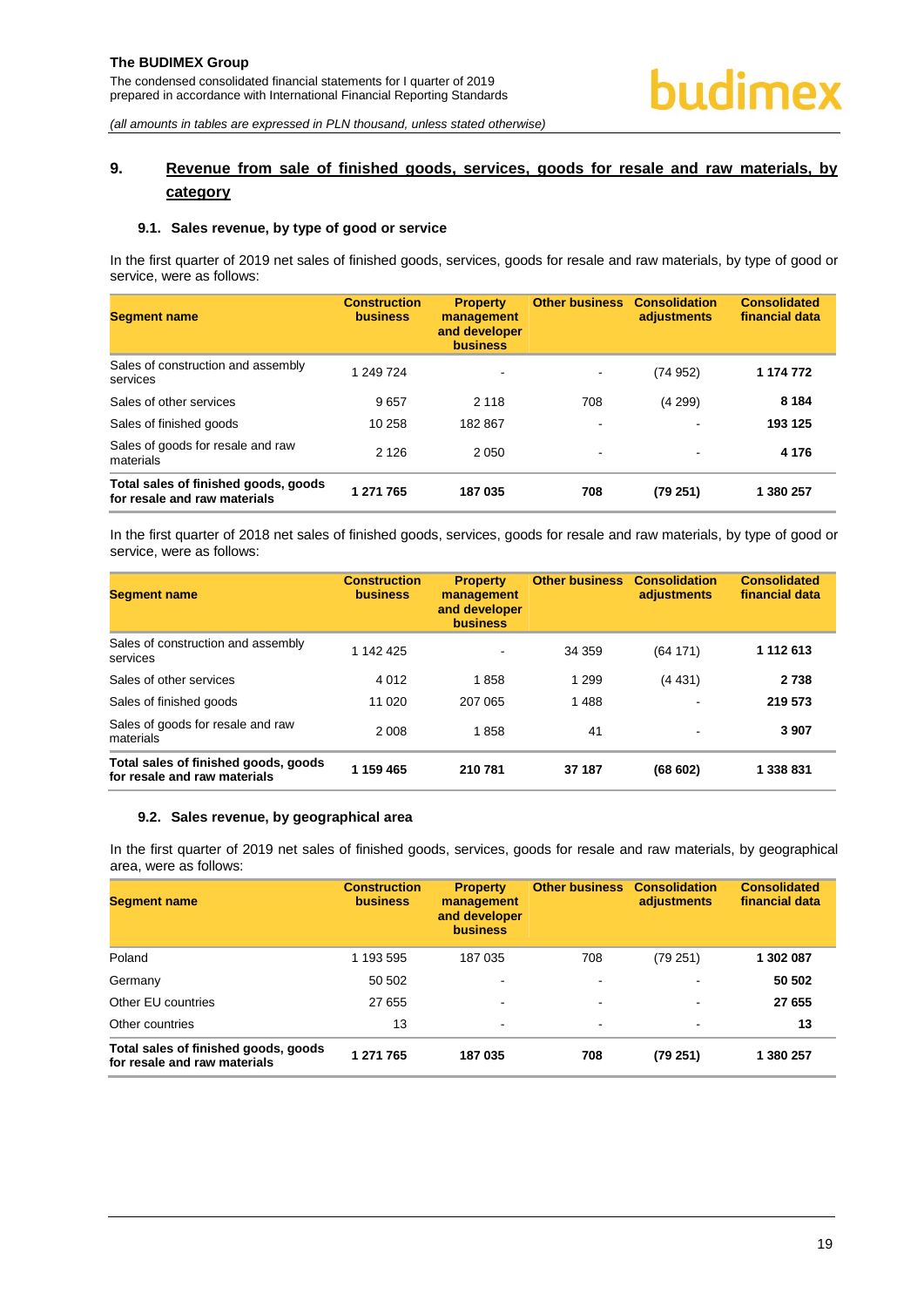In the first quarter of 2018 net sales of finished goods, services, goods for resale and raw materials, by geographical area, were as follows:

| <b>Segment name</b>                                                  | <b>Construction</b><br><b>business</b> | <b>Property</b><br>management<br>and developer<br><b>business</b> | <b>Other business</b> | <b>Consolidation</b><br>adjustments | <b>Consolidated</b><br>financial data |
|----------------------------------------------------------------------|----------------------------------------|-------------------------------------------------------------------|-----------------------|-------------------------------------|---------------------------------------|
| Poland                                                               | 1 100 482                              | 210 781                                                           | 35 408                | (68602)                             | 1 278 069                             |
| Germany                                                              | 45 582                                 | $\overline{\phantom{a}}$                                          | 158                   | ٠                                   | 45 740                                |
| Other EU countries                                                   | 13 3 29                                | $\blacksquare$                                                    | 1474                  | $\overline{\phantom{a}}$            | 14 803                                |
| Other countries*                                                     | 72                                     | $\blacksquare$                                                    | 147                   | $\blacksquare$                      | 219                                   |
| Total sales of finished goods, goods<br>for resale and raw materials | 1 159 465                              | 210 781                                                           | 37 187                | (68602)                             | 1 338 831                             |

<span id="page-20-0"></span>*\*other countries are Ukraine and Russia* 

#### **9.3. Sales revenue of the segment "Construction business" by construction type**

Net sales of finished goods, services, goods for resale and raw materials of the "Construction business" as the most significant Budimex Group operating segment were additionally analysed by type of construction objects. Data for the first quarter of 2019 and the first quarter of 2018 were as follows:

| <b>Type of construction</b>                                                                       | Sales revenue for a 3-month period ended: |               |  |
|---------------------------------------------------------------------------------------------------|-------------------------------------------|---------------|--|
|                                                                                                   | 31 March 2019                             | 31 March 2018 |  |
| Land-engineering                                                                                  | 452 167                                   | 317 568       |  |
| Railway                                                                                           | 157 807                                   | 101 955       |  |
| General construction, of which:                                                                   | 661791                                    | 739 942       |  |
| - non-residential                                                                                 | 532 142                                   | 556 554       |  |
| - residential                                                                                     | 129 649                                   | 183 388       |  |
| Net sales of finished goods, goods for resale and raw<br>materials -Construction business segment | 1 271 765                                 | 1 159 465     |  |

#### <span id="page-20-1"></span>**10. Related party transactions**

Transactions with related parties made in the first quarter of 2019 and in the first quarter of 2018 and unsettled balances of receivables and liabilities as at 31 March 2019 and 31 December 2018 are presented in the tables below:

|                                                            |               | <b>Receivables</b> | <b>Liabilities</b> |                  |
|------------------------------------------------------------|---------------|--------------------|--------------------|------------------|
|                                                            | 31 March 2019 | 31 December 2018   | 31 March 2019      | 31 December 2018 |
| Parent and it related parties<br>(the Ferrovial Group)     | 1 4 9 0       | 1 4 9 0            | 43 650             | 32 952           |
| Jointly controlled entities                                | 4 8 4 7       | 12 065             | 976                | 911              |
| Associates                                                 | 2             | 298                | 163                | 425              |
| Other related entities - non-consolidated<br>subsidiaries* |               | 233                |                    | 24               |
| Other related entities - other*                            | 6             | 14                 |                    |                  |
| Other related entities – through key<br>personnel*         |               |                    | 1 4 3 9            | 5 5 7 5          |
| Total settlements with related parties                     | 6 3 4 5       | 14 100             | 46 228             | 39 887           |

|                                                        |                          | Loans granted / acquired debt securities | Loans taken out / issued debt securities |                  |  |
|--------------------------------------------------------|--------------------------|------------------------------------------|------------------------------------------|------------------|--|
|                                                        | 31 March 2019            | 31 December 2018                         | 31 March 2019                            | 31 December 2018 |  |
| Parent and it related parties<br>(the Ferrovial Group) | $\overline{\phantom{0}}$ | $\overline{\phantom{0}}$                 | $\blacksquare$                           | 9 0 1 9          |  |
| Associates                                             | 74 146                   | 74 145                                   | $\overline{\phantom{a}}$                 |                  |  |
| Total settlements with related parties                 | 74 146                   | 74 145                                   | $\blacksquare$                           | 9019             |  |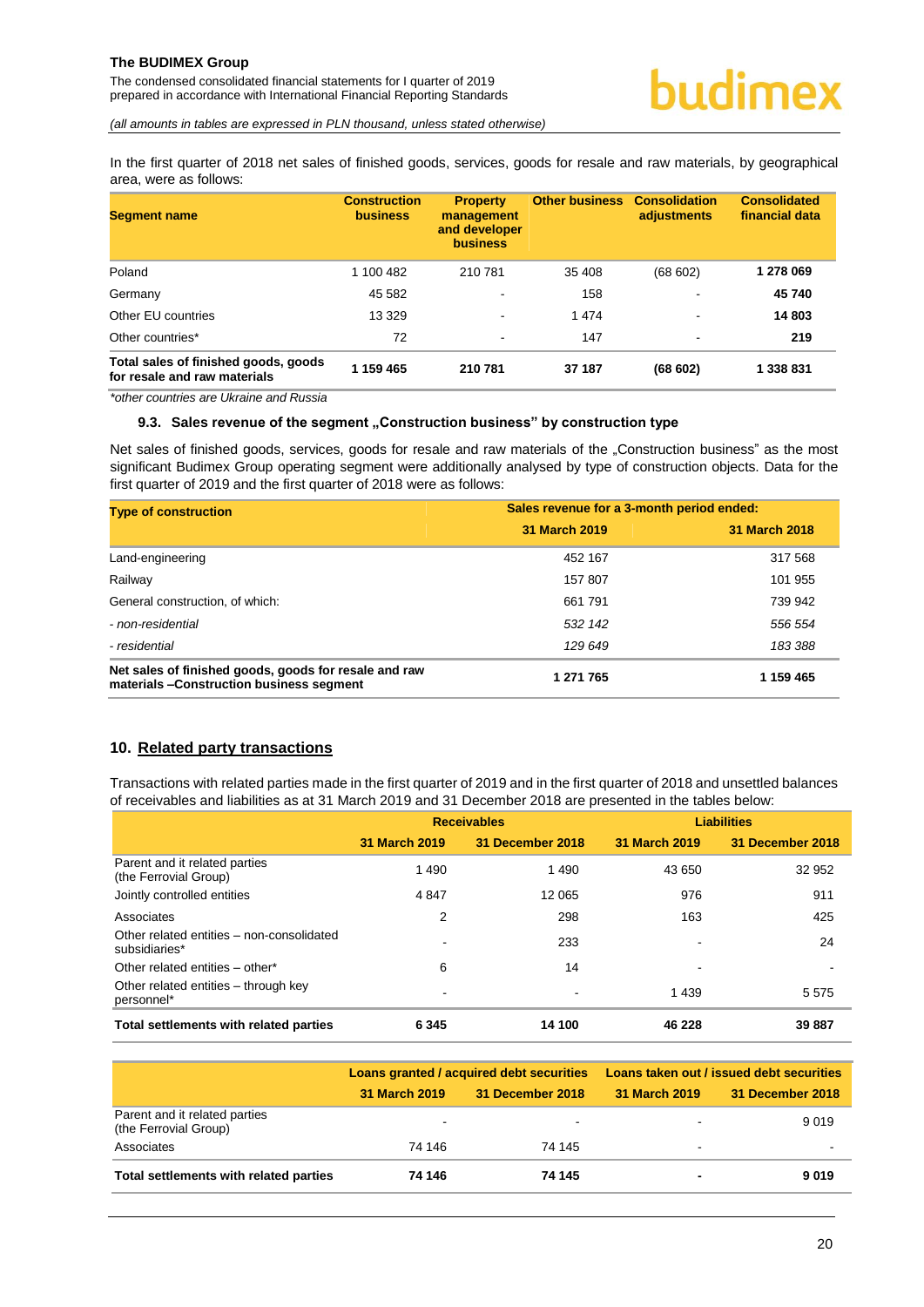The condensed consolidated financial statements for I quarter of 2019 prepared in accordance with International Financial Reporting Standards

# uudimex

*(all amounts in tables are expressed in PLN thousand, unless stated otherwise)*

|                                                            | Sales of finished goods and services |        | <b>Purchase of finished goods and</b><br><b>services</b> |          |  |
|------------------------------------------------------------|--------------------------------------|--------|----------------------------------------------------------|----------|--|
|                                                            | 3-month period ended 31 March        |        | 3-month period ended 31 March                            |          |  |
|                                                            | 2019                                 | 2018   | 2019                                                     | 2018     |  |
| Parent and it related parties<br>(the Ferrovial Group)     |                                      | 50     | (10415)                                                  | (11 373) |  |
| Jointly controlled entities                                | 3637                                 | 10 047 | (46)                                                     | (83)     |  |
| Associates                                                 | 77                                   | 78     | (137)                                                    | (1261)   |  |
| Other related entities - non-consolidated<br>subsidiaries* |                                      | 12     |                                                          | (45)     |  |
| Other related entities - through key personnel*            | 4 3 8 5                              |        | (2)                                                      |          |  |
| Total transactions with related parties                    | 8099                                 | 10 187 | (10600)                                                  | (12762)  |  |

|                                                        | <b>Finance income</b><br>3-month period ended 31 March |      | <b>Finance costs</b><br>3-month period ended 31 March |      |
|--------------------------------------------------------|--------------------------------------------------------|------|-------------------------------------------------------|------|
|                                                        | 2019                                                   | 2018 | 2019                                                  | 2018 |
| Parent and it related parties<br>(the Ferrovial Group) | -                                                      |      | (12)                                                  | (12) |
| Associates                                             | 1 046                                                  | 915  | $\,$                                                  |      |
| <b>Total transactions with related parties</b>         | 1 0 4 6                                                | 915  | (12)                                                  | (12) |

\*) Other related parties represent controlled or jointly controlled entities or entities, on which the key management person of the Parent Company or of the subsidiary of the Budimex Group or his close relative exercises significant influence, or has significant number of votes at the shareholders' meeting of this company.

Inter-Group transactions are made on an arm's length basis.

# <span id="page-21-0"></span>**11. Factors which will affect results achieved by the Group in a period covering at least the next quarter**

The main factors that may affect the financial situation of the Group at least in the next quarter include:

- higher demand for subcontractors' services, which might have influence on quality and timeliness of the works performed,
- price level of materials and construction services affecting the amount of direct costs of realised contracts,
- availability of qualified employees,
- intensification of construction works related to the implementation of large public investment programs, which causes problems related to logistics and transport of construction materials,
- level of competition in public tenders,
- intensification of actions aimed at recovery of overdue debts, which were provided for and strengthening the operational and financial control in respect of contracts realised,
- results of the pending legal proceedings, described in more detail in note 16 to these consolidated financial statements,
- changes of tax regulations affecting the construction sector,
- fluctuations of exchange rates, which have the impact on the sales revenue, operating costs and result of the valuation and realization of derivative financial instrument contracts.

# <span id="page-21-1"></span>**12. Description of significant achievements or failures of the Budimex Group in the I quarter of 2019, key events concerning the Group's operations and significant events after 31 March 2019**

In the first quarter of 2019 the results of the Budimex Group were weaker than in the corresponding period of the previous year. The drop in profitability concerned the construction segment and resulted mainly from the progressive cost inflation in the construction industry. The Budimex Group carries out long-term contracts whose contractual provisions in most cases do not provide for valorization of remuneration. Therefore, dynamic changes in prices of subcontracting services recently translated into worsening margins, especially on contracts signed 2-3 years ago.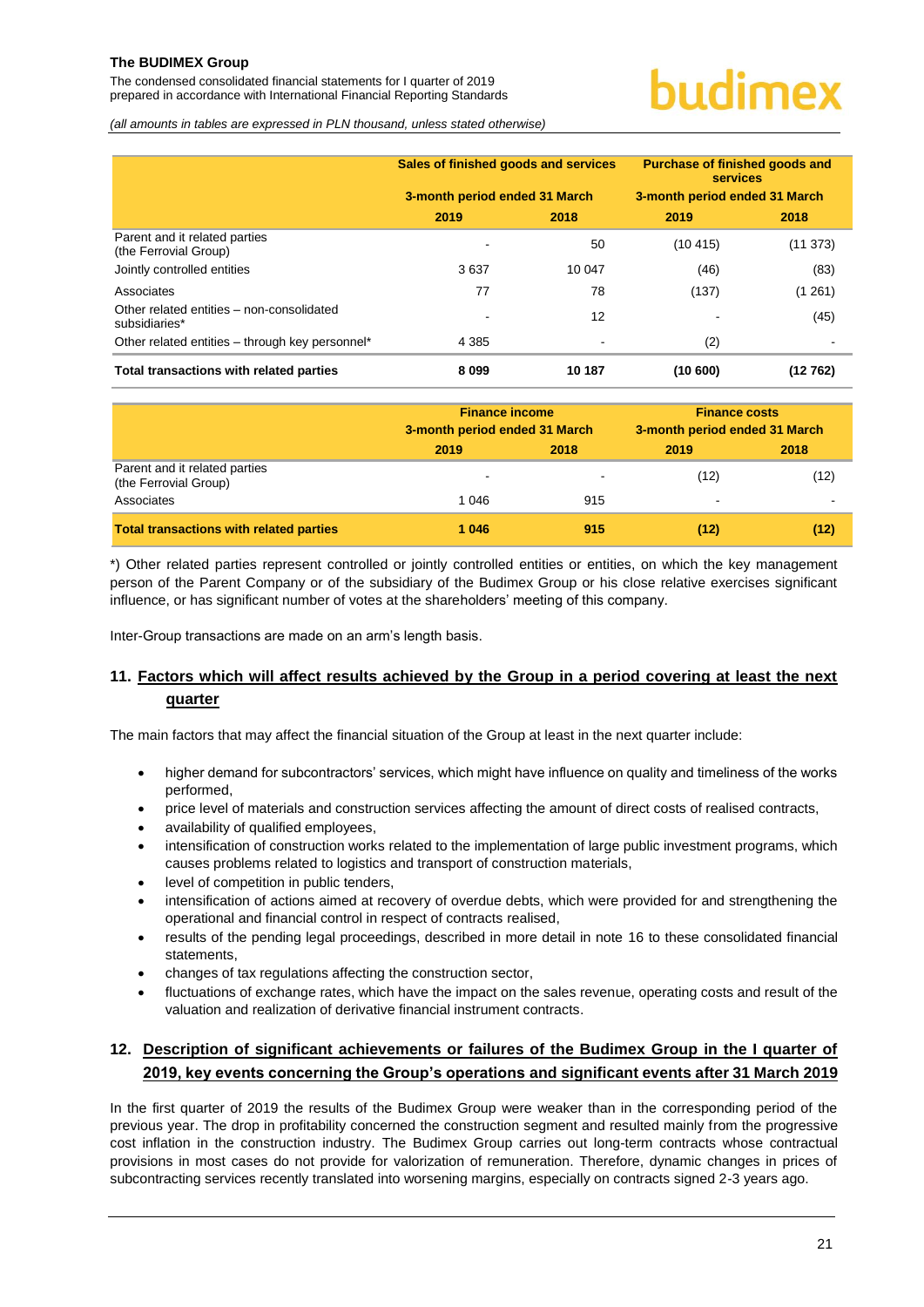#### **The BUDIMEX Group**  The condensed consolidated financial statements for I quarter of 2019 prepared in accordance with International Financial Reporting Standards

# hudimex

*(all amounts in tables are expressed in PLN thousand, unless stated otherwise)*

The order portfolio of the Budimex Group is profitable and ensures adequate workload for subsequent quarters. In the first quarter of 2019 a contract was signed for "Modernization of railway line No. 7 on the section Dęblin - Nałęczów from km 107.283 to km 146.320", which will translate into a better use of production capacity in the railway segment this year. The order backlog as at 31 March 2019 amounted to PLN 10 482 685 thousand. The value of contracts signed in the period January - March 2019 amounted to PLN 1 183 723 thousand.

The cash position of the Budimex Group is stable and allows for uninterrupted operation; consequently, earlier payments to subcontractors and suppliers are offered.

The developer segment improved profitability in the first quarter of 2019. The number of pre-sold apartments in the period January - March 2019 (without reservation) is 265 units, which means pre-sale similar to the level from the same period of the previous year.

Information on the most important contracts signed by the Group companies or those where the offer of the Group companies was rated the highest was disclosed in the form of current reports published on the Budimex website.

On 24 April 2019 Budimex SA sold its only investment property, located at ul. Ujastek in Kraków, to an associated company of Promos Sp. z o.o. for PLN 6 300 thousand net. The result of the transaction will be settled in the books of Budimex SA in April 2019. As the property was partially used by other Group companies, its corresponding percentage was presented as property, plant and equipment in the consolidated financial statements of the Budimex Group.

In the period after 31 March 2019 to the date of the financial statement no other significant events took place.

### <span id="page-22-0"></span>**13. Issue, redemption and repayment of debt and equity securities**

In the first quarter of 2019 Budimex SA and Group companies did not issue, redeem or repay debt or equity securities.

# <span id="page-22-1"></span>**14. The Management Board's position on the feasibility of results stated in the financial forecasts published earlier for the year in view of the financial results presented in the quarterly report in relation to the projected results**

Budimex SA did not publish any forecasts.

# <span id="page-22-2"></span>**15. Statement of ownership of shares of Budimex SA or rights to such shares (options) held by the managing or supervisory persons of Budimex SA as at the date of publication of this report together with indication of changes in the ownership in the I quarter of 2019**

As at the date of publication of the report members of the Management Board and Supervisory Board of Budimex SA held the following number of shares:

| Marcin Wegłowski  | (Management Board member)           | 2 830 shares |
|-------------------|-------------------------------------|--------------|
| Marek Michałowski | (chairman of the Supervisory Board) | 4 000 shares |

Above mentioned members of the Management Board and Supervisory Board do not own share options of the company. As at the date of publication of this report other managing and supervisory persons of Budimex SA do not hold its shares or share options. There was no change in the status of ownership from the date of publication of the annual report for the year 2018, i.e. 26 March 2019.

# <span id="page-22-3"></span>**16. Proceedings pending as at 31 March 2019 before court, competent arbitration body or any public administration authority**

The total value of legal proceedings in progress in respect of liabilities and receivables as at 31 March 2019 was PLN 310 188 thousand. Excess of the value of proceedings against Group companies over proceedings relating to claims of Group companies amounted to PLN 118 636 thousand.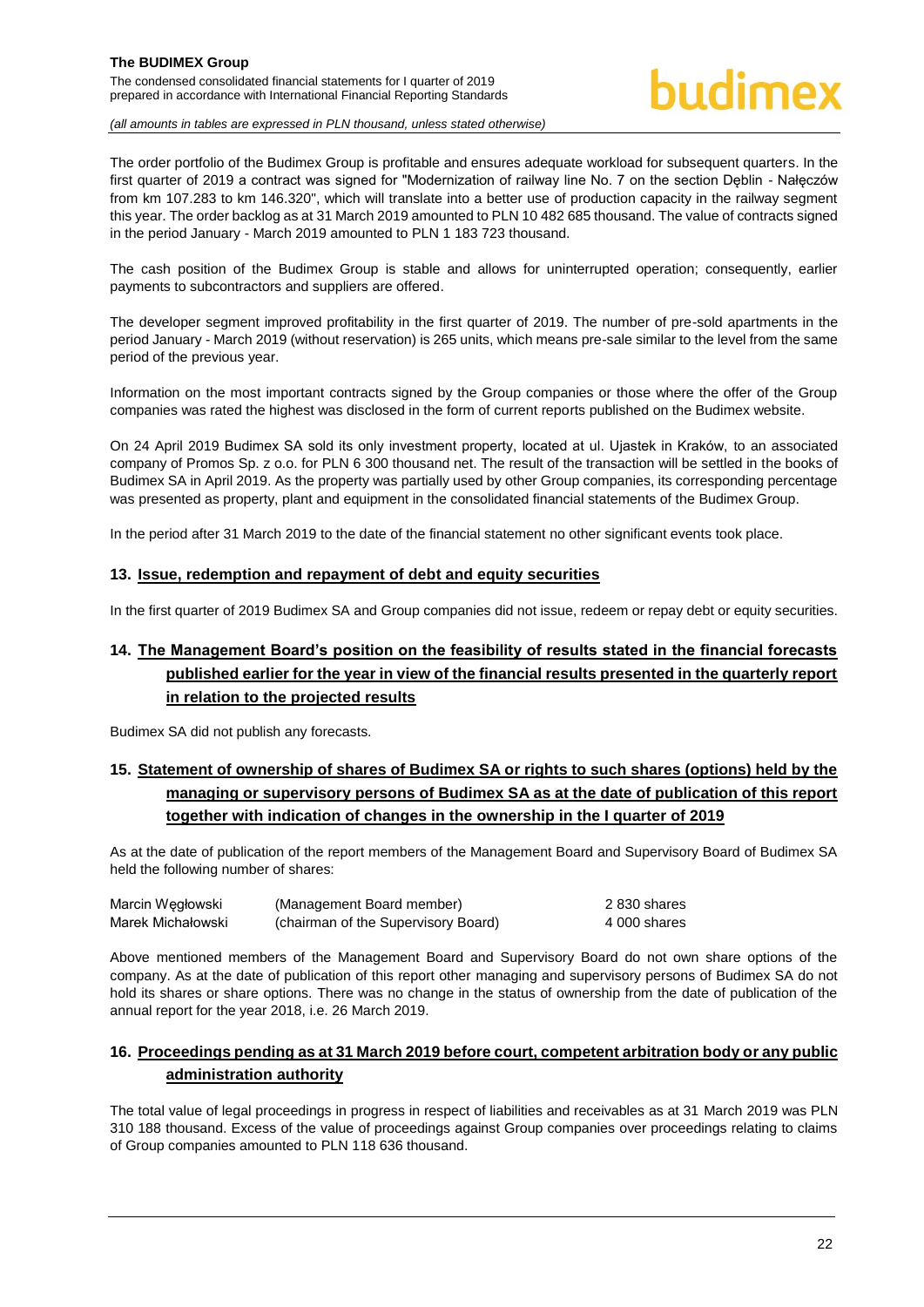#### **The BUDIMEX Group**  The condensed consolidated financial statements for I quarter of 2019 prepared in accordance with International Financial Reporting Standards

*(all amounts in tables are expressed in PLN thousand, unless stated otherwise)*

In accordance with information in the possession of Budimex SA, the total value of legal proceedings in progress in respect of liabilities of Budimex SA and its subsidiaries as at 31 March 2019 was PLN 214 412 thousand. These proceedings involve the Group companies' operating activity.

The largest claim in dispute was submitted on 24 July 2017 by Muzeum Śląskie in Katowice against Budimex SA and Ferrovial Agroman SA, operating as a consortium, in connection with the performance of the contract called "Construction of new premises of Muzeum Śląskie in Katowice" concluded on 7 June 2011. The claimant requested that either the amount of PLN 122 758 thousand, together with statutory interest calculated as of the date of claim filing, was awarded jointly and severally against the defendants towards undue performance of the contract, or the defendants were ordered to reduce contract transaction price by the amount of PLN 34 675 thousand being the reimbursement of the unfairly, as stated by the claimant, paid contract consideration. Art. 471 of the Civil Code was named as the basis for the principal claim, while the provisions of contractor warranty for defects in the constructed facility – for the alternative claim (*żądanie ewentualne*).

In the opinion of the Management Board of Budimex SA, the claim is unjustified. The irregularities, if any, which the claimant names as the basis for its action do not result from contract performance or undue performance by the consortium. In addition, due contract performance was confirmed by the claimant by the issued Certificate of Acquisition and Certificate of Completion of premises of Muzeum Śląskie in Katowice. In the opinion of the Management Board, the reported provisions cover the risks related to contract performance. Budimex SA filed its reply to said claim on 31 October 2017. It was supplemented by Budimex SA in January 2018. Ferrovial Agroman SA files its request to the claim on 22 October 2018. The first hearing took place on 11 March 2019, during which the court obliged the parties to pay an advance towards the remuneration of the research institute, which will prepare an opinion on the case.

Another legal proceedings with a material value relate to the claim filed on 5 March 2008 by Miejskie Wodociągi i Kanalizacja w Bydgoszczy Sp. z o.o. requesting that the amount of PLN 25 252 thousand be awarded jointly and severally against the consortium to which the Budimex SA and Budimex Dromex SA belonged. The claim relates to the replacement of contractor costs incurred by the investor when the consortium rescinded the contract. The share of the companies in the consortium was 90%, therefore the value of the claim for which Budimex SA is presently liable is PLN 22 727 thousand. On 12 July 2017, the court of the first instance awarded against Budimex SA only the amount of PLN 22 thousand (towards reimbursement of the costs of expert opinions commissioned by the claimant), and dismissed the claim in its entirety. The appeal against court decision was filed both by the claimant (as regards the entire claim), and the defendant (as regards the part of the verdict regarding the amount of PLN 22 thousand). Currently, the parties await setting the date for the hearing before the court of the second instance.

As at the date of the preparation of these consolidated financial statements, the final outcome of the remaining proceedings is not known. For all legal proceedings which – according to the Group – may finish in an unfavourable way, provisions were recognised in the amount that takes into account the risk estimated by the Group.

The total value of legal proceedings pending in respect of claims of Budimex SA and its subsidiaries amounted to PLN 95 776 thousand as at 31 March 2019. The proceedings relate mainly to the recovery of overdue receivables from business partners and to additional claims in respect of the construction work performed. As at the date of these consolidated financial statements, the final outcome of the proceedings is not known.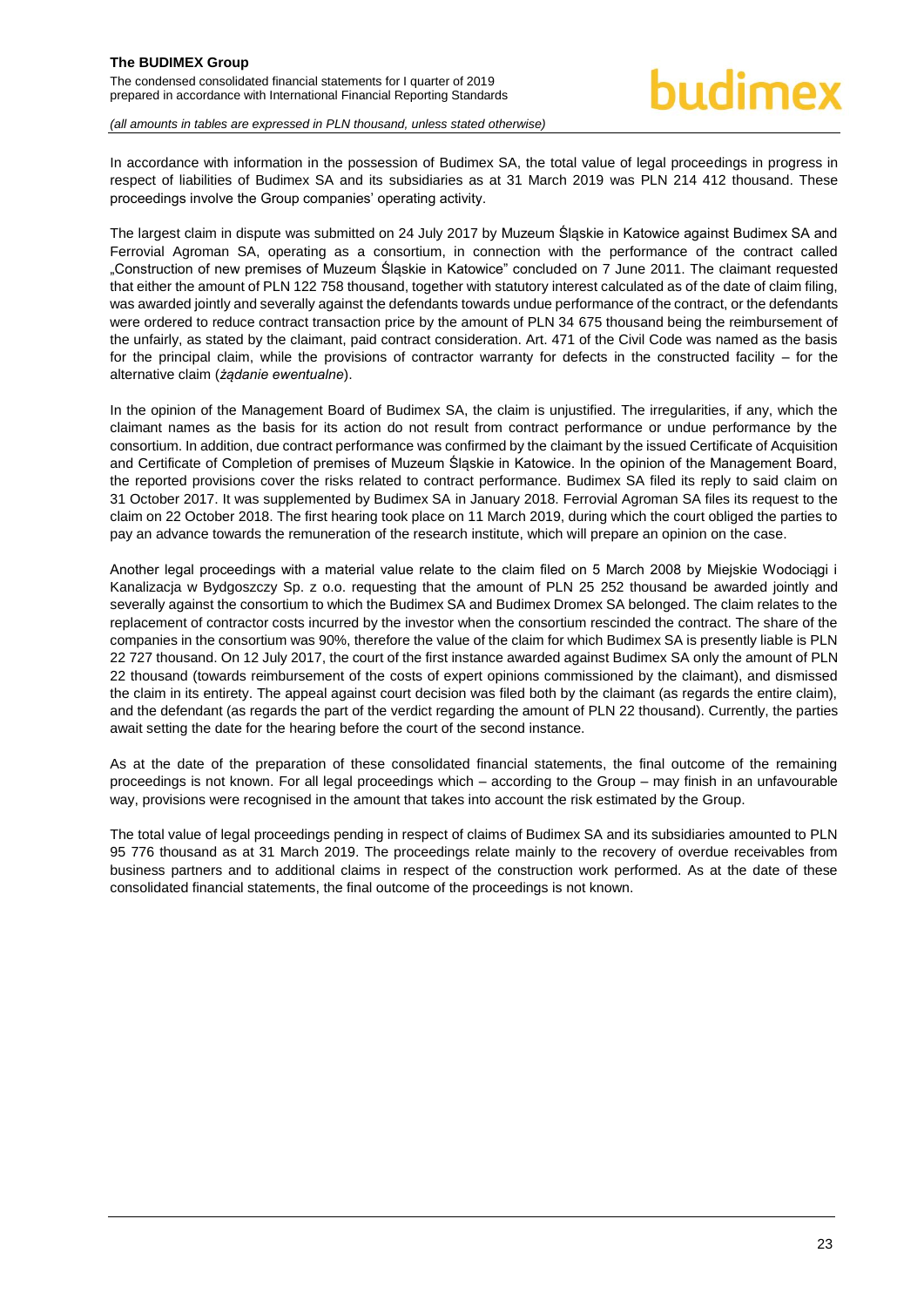### <span id="page-24-0"></span>**17. Contingent assets and contingent liabilities**

|                                               | 31 March 2019 | <b>31 December 20178</b> |  |
|-----------------------------------------------|---------------|--------------------------|--|
| <b>Contingent assets</b>                      |               |                          |  |
| <b>From other entities</b>                    |               |                          |  |
| - guarantees and sureties received            | 580 357       | 583 363                  |  |
| - bills of exchange received as security      | 6631          | 6 0 8 3                  |  |
| From other entities, total                    | 586 988       | 589 446                  |  |
| Other contingent assets                       |               | 12 000                   |  |
| <b>Total contingent assets</b>                | 586 988       | 601 446                  |  |
| <b>Contingent liabilities</b>                 |               |                          |  |
| To related parties, of which:                 |               |                          |  |
| - quarantees and sureties issued              | 1 5 3 7       | 1537                     |  |
| To related parties, total                     | 1537          | 1537                     |  |
| To other entities, of which:                  |               |                          |  |
| - quarantees and sureties issued              | 3 5 21 240    | 3 540 626                |  |
| - promissory notes issued as performance bond | 27 191        | 21 5 20                  |  |
| To other entities, total                      | 3548431       | 3 562 146                |  |
| <b>Total contingent liabilities</b>           | 3 549 968     | 3 563 683                |  |
| <b>Total contingent items</b>                 | (2962980)     | (2962237)                |  |

Contingent assets arising from guarantees and sureties represent guarantees issued by banks or other entities in favour of Budimex Group companies serving as security for the Group's claims against business partners in connection with executed construction contracts.

Contingent liabilities arising from guarantees and sureties comprise mainly guarantees issued by banks to business partners of the Group companies to secure their claims against the Group companies that may arise on the grounds of executed construction contracts. The banks are entitled to recourse claims against Group companies under these guarantees. Guarantees issued to the investors of the Group represent an alternative, to the retentions held, method of securing potential investor claims relating to construction contracts. At the same time, the risk relating to warranty repairs assessed by the Management Board of the Group as probable was appropriately reflected in the warranty repair provision, as described in note 7 to these condensed consolidated financial statements.

The promissory notes issued represent security for liabilities settlement towards strategic suppliers of Group companies, while bills of exchange received and recognised under contingent assets represent security for receivables payment due to Group companies from their customers.

At Budimex SA, customs and tax audit is currently carried out with regard to the reliability of the declared tax bases and the correctness of calculating and paying corporate income tax for 2012. The subject of the audit are, in particular, intangible services acquired by the Company, as well as the acquisition of PNI Sp. z o.o., consequences of the bankruptcy of the company and the sale of its shares to Budimex Kolejnictwo SA. In the opinion of the Management Board of Budimex SA, the transactions were settled correctly. At the time of preparing these financial statements, the result of the audit has not been issued. Another tax audit regarding the correctness of the calculation of corporate income tax for 2013 was started. As of today, the initial verification of the Company's books is under way.